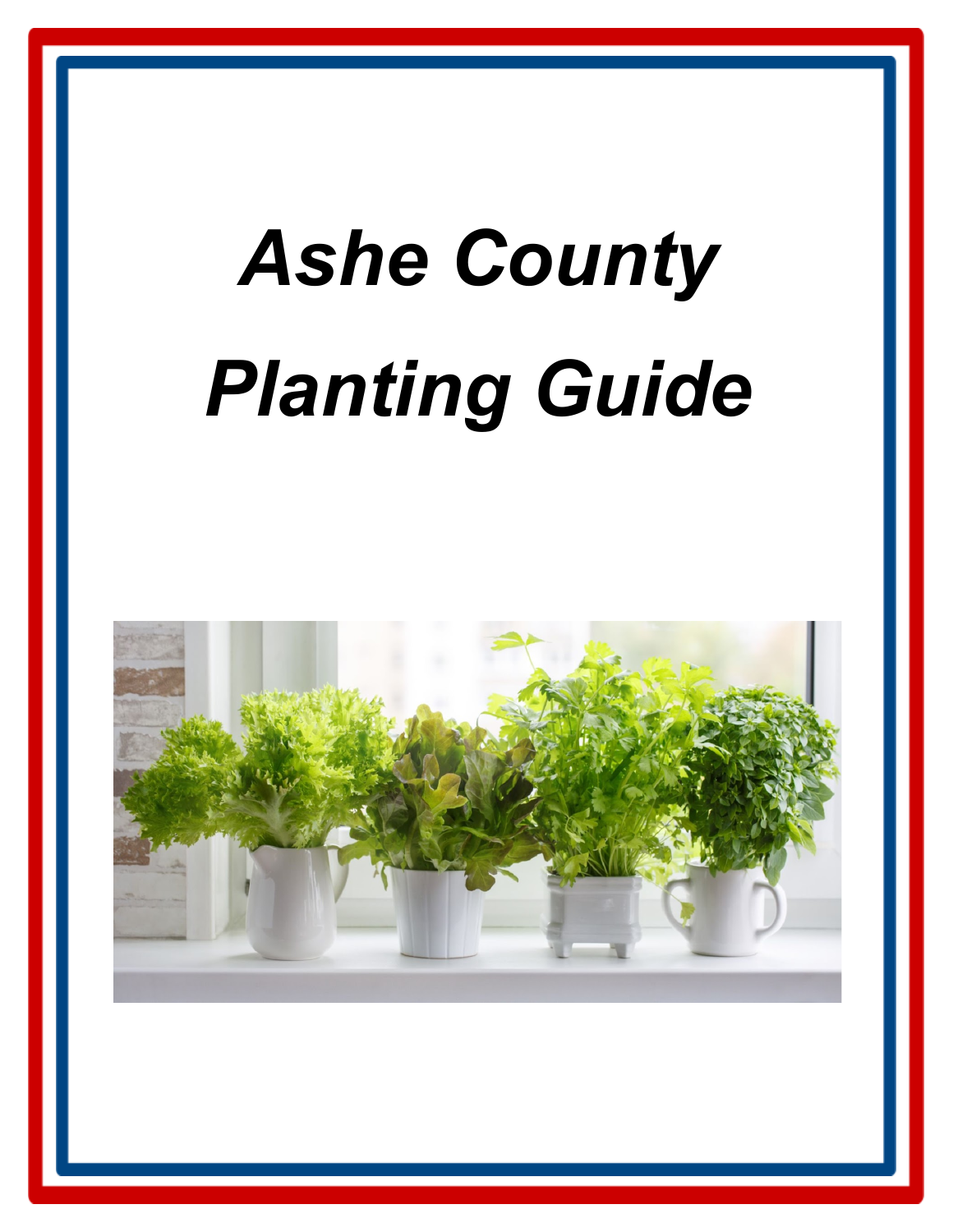**This document has been adapted from the growing guide found in the** *North Carolina Extension Gardener Handbook* **(2018). It was created as a resource for local growers in the Ashe County area, within USDA hardiness zones 6a & 6b. Currently, Ashe County's average Last Spring Frost date, conservatively, is May 15th, and the First Fall Frost date is October 1st.**

How to use this document: Growers should find the crop they wish to grow and review the days to harvest time provided. The days until harvest will not only provide the number of days, but also how that crop should be started (direct seeded; transplanted; etc.). Growers can also review spacing requirements for each crop as well. More information on certain crop's nutrients, soil or cultural considerations can be found at plants.ces.ncsu.edu

Next, growers should look at the calendar portion of the chart to review when it is safe to plant. The planting dates take into consideration factors such as the frost dates, time till harvest, and optimal growing conditions (Temperature, precipitation, sunlight). Growers should plan to plant their crops within the calendar windows provided. For planting dates that fall directly on or after the average last frost date, Growers need to review current weather and wait to plant after the current season's last frost date. Some crops also have fall planting windows provided as well. For more information or crop specific questions, please contact the NC Cooperative Extension, Ashe County Center at (336) 846-5850.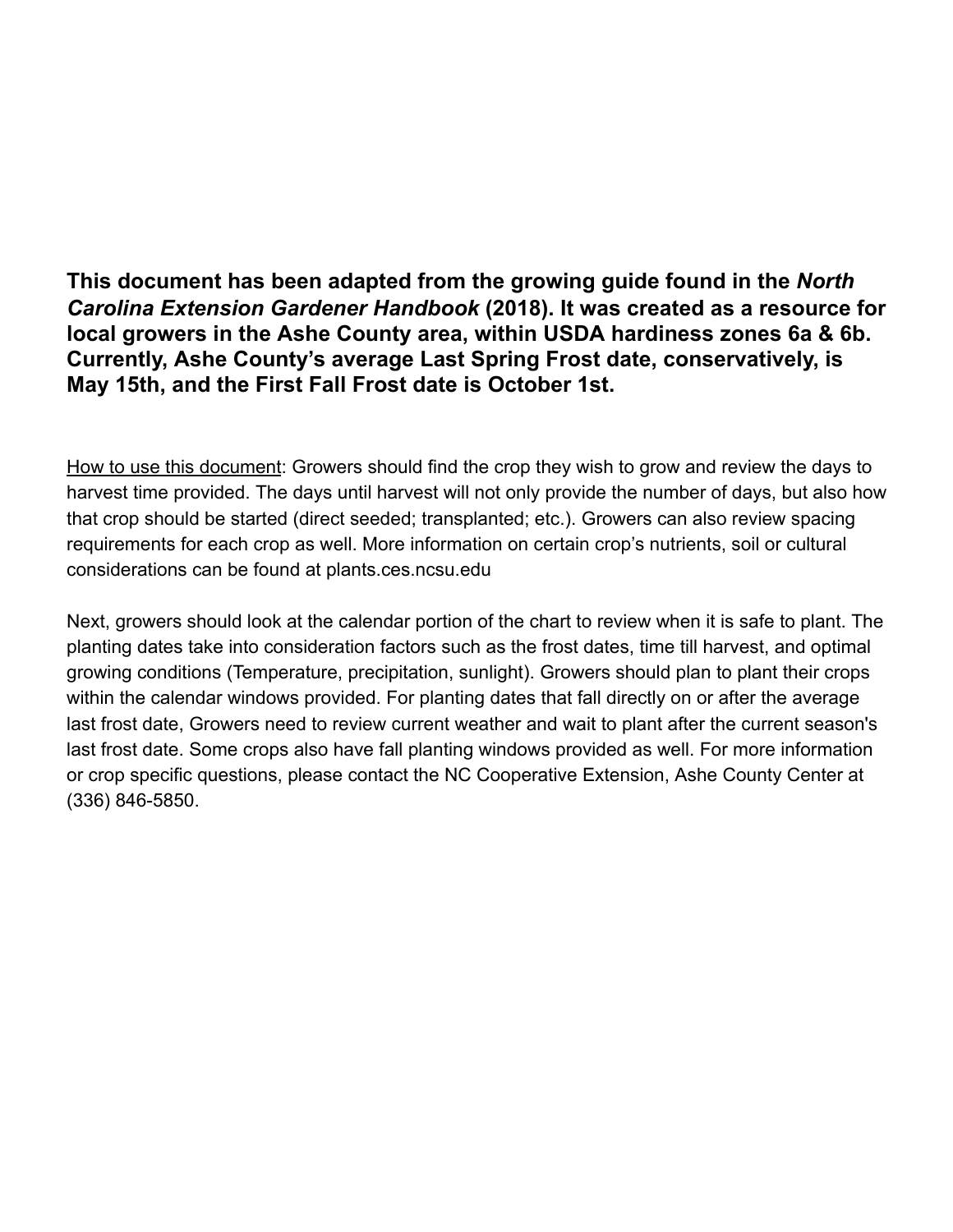## **NC Cooperative Extension, Ashe County Center**

| Fruit,<br>Herb, or<br>Vegetable        | Days to<br><b>Harvest</b><br>(from    | <b>Distance</b><br><b>Between</b><br><b>Plants</b> | Jan         |                                        | Feb         |                                        |             | Mar              | Apr         |                  |              | <b>May</b>                                |             | Jun                                    |             | Jul                                    | Aug         |                               | Sep         |                  |   | Oct                           | <b>Nov</b>  |                                        | <b>Dec</b>  |                                |
|----------------------------------------|---------------------------------------|----------------------------------------------------|-------------|----------------------------------------|-------------|----------------------------------------|-------------|------------------|-------------|------------------|--------------|-------------------------------------------|-------------|----------------------------------------|-------------|----------------------------------------|-------------|-------------------------------|-------------|------------------|---|-------------------------------|-------------|----------------------------------------|-------------|--------------------------------|
|                                        | seed<br>unless<br>otherwise<br>noted) |                                                    | $\mathbf 1$ | $\mathbf 1$<br>$\overline{\mathbf{5}}$ | $\mathbf 1$ | $\mathbf 1$<br>$\overline{\mathbf{5}}$ | $\mathbf 1$ | $\mathbf 1$<br>5 | $\mathbf 1$ | $\mathbf 1$<br>5 | $\mathbf{1}$ | $\overline{\mathbf{1}}$<br>$5\phantom{a}$ | $\mathbf 1$ | $\mathbf 1$<br>$\overline{\mathbf{5}}$ | $\mathbf 1$ | $\mathbf 1$<br>$\overline{\mathbf{5}}$ | $\mathbf 1$ | $\mathbf 1$<br>$5\phantom{a}$ | $\mathbf 1$ | $\mathbf 1$<br>5 | 1 | $\mathbf 1$<br>$5\phantom{a}$ | $\mathbf 1$ | $\mathbf 1$<br>$\overline{\mathbf{5}}$ | $\mathbf 1$ | $\mathbf 1$<br>$5\overline{)}$ |
| Artichokes,<br>Jerusalem               | $Tu = 6 - 8$<br>months                | $9 - 12$ in                                        |             |                                        |             |                                        |             |                  |             |                  |              |                                           |             |                                        |             |                                        |             |                               |             |                  |   |                               |             |                                        |             |                                |
| (Best grown<br>in a pot<br>because     |                                       |                                                    |             |                                        |             |                                        |             |                  |             |                  |              |                                           |             |                                        |             |                                        |             |                               |             |                  |   |                               |             |                                        |             |                                |
| plants can<br>spread<br>aggressively.) |                                       |                                                    |             |                                        |             |                                        |             |                  |             |                  |              |                                           |             |                                        |             |                                        |             |                               |             |                  |   |                               |             |                                        |             |                                |
| Arugula                                | $40 - 50$                             | $6 - 9$ in                                         |             |                                        |             |                                        |             |                  |             |                  |              |                                           |             |                                        |             |                                        |             |                               |             |                  |   |                               |             |                                        |             |                                |
|                                        |                                       |                                                    |             |                                        |             |                                        |             |                  |             |                  |              |                                           |             |                                        |             |                                        |             |                               |             |                  |   |                               |             |                                        |             |                                |
|                                        |                                       |                                                    |             |                                        |             |                                        |             |                  |             |                  |              |                                           |             |                                        |             |                                        |             |                               |             |                  |   |                               |             |                                        |             |                                |
| Asparagus                              | $C = 2$<br>years                      | 18 in                                              |             |                                        |             |                                        |             |                  |             |                  |              |                                           |             |                                        |             |                                        |             |                               |             |                  |   |                               |             |                                        |             |                                |
|                                        |                                       |                                                    |             |                                        |             |                                        |             |                  |             |                  |              |                                           |             |                                        |             |                                        |             |                               |             |                  |   |                               |             |                                        |             |                                |
|                                        |                                       |                                                    |             |                                        |             |                                        |             |                  |             |                  |              |                                           |             |                                        |             |                                        |             |                               |             |                  |   |                               |             |                                        |             |                                |
| Basil                                  | $T = 14 -$<br>35                      | $2 - 8$ in                                         |             |                                        |             |                                        |             |                  |             |                  |              |                                           |             |                                        |             |                                        |             |                               |             |                  |   |                               |             |                                        |             |                                |
|                                        | $S = 50 -$<br>75                      |                                                    |             |                                        |             |                                        |             |                  |             |                  |              |                                           |             |                                        |             |                                        |             |                               |             |                  |   |                               |             |                                        |             |                                |
|                                        |                                       |                                                    |             |                                        |             |                                        |             |                  |             |                  |              |                                           |             |                                        |             |                                        |             |                               |             |                  |   |                               |             |                                        |             |                                |

Garden Planting Calendar for Annual Vegetables, Fruits, and Herbs in Ashe County, NC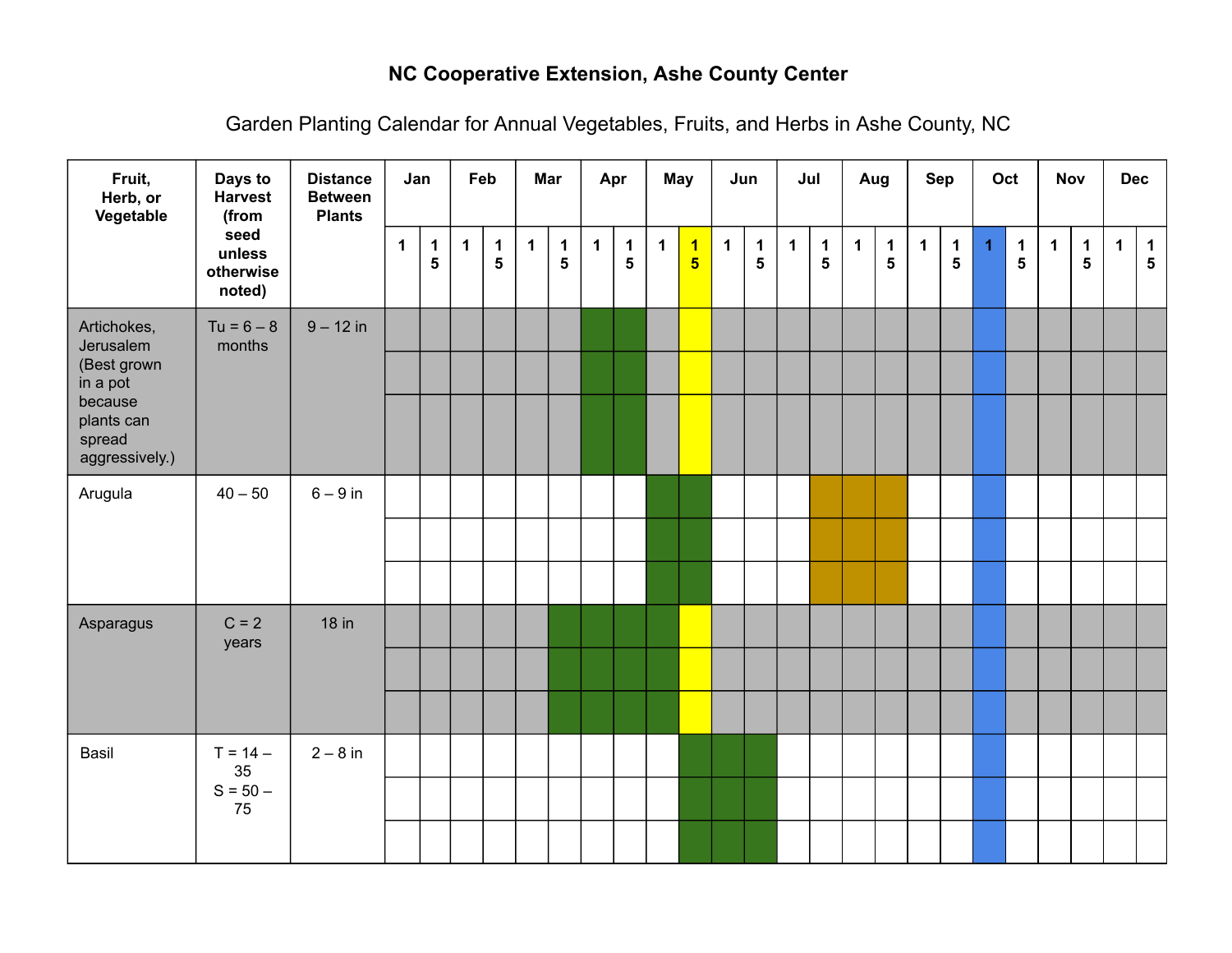| Fruit,                | Days to                                                          | <b>Distance</b>                 | Jan         |                  |   | Feb                  |   | Mar                                    |              | Apr                            |              | May                                       |             | Jun               |             | Jul               |   | Aug                  |   | Sep              | Oct    |              | <b>Nov</b>       |             | <b>Dec</b>           |
|-----------------------|------------------------------------------------------------------|---------------------------------|-------------|------------------|---|----------------------|---|----------------------------------------|--------------|--------------------------------|--------------|-------------------------------------------|-------------|-------------------|-------------|-------------------|---|----------------------|---|------------------|--------|--------------|------------------|-------------|----------------------|
| Herb, or<br>Vegetable | <b>Harvest</b><br>(from<br>seed<br>unless<br>otherwise<br>noted) | <b>Between</b><br><b>Plants</b> | $\mathbf 1$ | $\mathbf 1$<br>5 | 1 | 1<br>$5\phantom{.0}$ | 1 | $\mathbf 1$<br>$\overline{\mathbf{5}}$ | $\mathbf{1}$ | $\mathbf 1$<br>$5\phantom{.0}$ | $\mathbf{1}$ | $\overline{\mathbf{1}}$<br>$5\phantom{a}$ | $\mathbf 1$ | $\mathbf{1}$<br>5 | $\mathbf 1$ | $\mathbf{1}$<br>5 | 1 | 1<br>$5\phantom{.0}$ | 1 | $\mathbf 1$<br>5 | 1<br>5 | $\mathbf{1}$ | $\mathbf 1$<br>5 | $\mathbf 1$ | 1<br>$5\phantom{.0}$ |
| Beans,<br>lima/bush   | $65 - 80$                                                        | 6 in                            |             |                  |   |                      |   |                                        |              |                                |              |                                           |             |                   |             |                   |   |                      |   |                  |        |              |                  |             |                      |
|                       |                                                                  |                                 |             |                  |   |                      |   |                                        |              |                                |              |                                           |             |                   |             |                   |   |                      |   |                  |        |              |                  |             |                      |
|                       |                                                                  |                                 |             |                  |   |                      |   |                                        |              |                                |              |                                           |             |                   |             |                   |   |                      |   |                  |        |              |                  |             |                      |
| Beans,<br>lima/pole   | $75 - 95$                                                        | 6 in                            |             |                  |   |                      |   |                                        |              |                                |              |                                           |             |                   |             |                   |   |                      |   |                  |        |              |                  |             |                      |
|                       |                                                                  |                                 |             |                  |   |                      |   |                                        |              |                                |              |                                           |             |                   |             |                   |   |                      |   |                  |        |              |                  |             |                      |
|                       |                                                                  |                                 |             |                  |   |                      |   |                                        |              |                                |              |                                           |             |                   |             |                   |   |                      |   |                  |        |              |                  |             |                      |

 $\blacksquare$  = Last Spring frost date;  $\blacksquare$  = First Fall Frost date;  $\blacksquare$  = Spring Planting;  $\blacksquare$  = Fall Planting

B = Bulbs; C = Crowns; S = Seeds; T = Transplants; Tu = Tubers

If Spring planting (starts on Last Spring Frost date (Supplement of next 10 days and plant after last frost.

\*Start seeds indoors for later transplant in the garden. Do not plant seeds directly in the garden.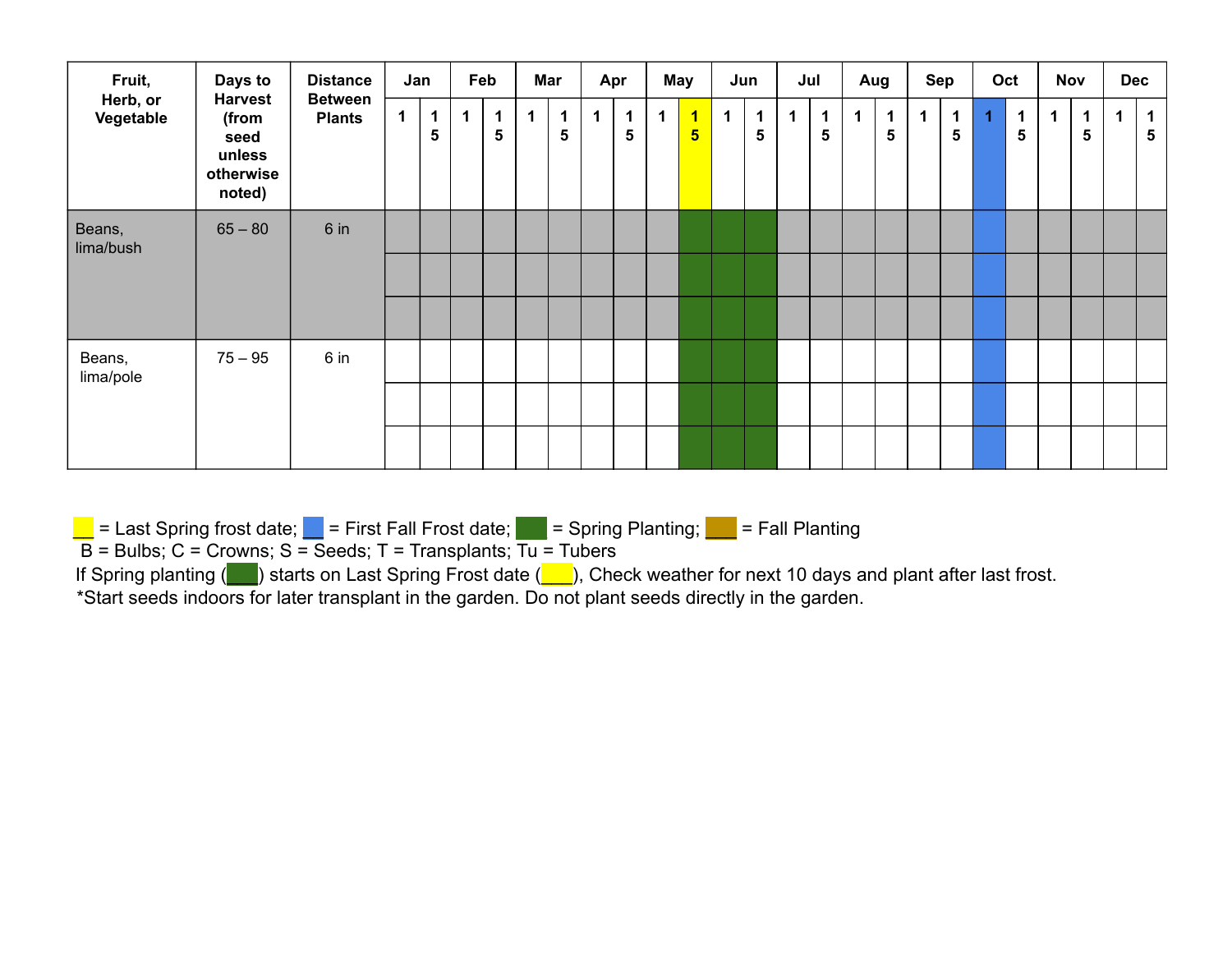| Fruit,<br>Herb, or      | Days to<br><b>Harvest</b>                      | <b>Distance</b><br><b>Between</b> |             | Jan                           |              | Feb                           |             | <b>Mar</b>                             |              | Apr                                    |              | <b>May</b>                                 |             | Jun              |              | Jul              |             | Aug              | Sep         |                                         |                         | Oct                                    |             | <b>Nov</b>       | <b>Dec</b>  |                                |
|-------------------------|------------------------------------------------|-----------------------------------|-------------|-------------------------------|--------------|-------------------------------|-------------|----------------------------------------|--------------|----------------------------------------|--------------|--------------------------------------------|-------------|------------------|--------------|------------------|-------------|------------------|-------------|-----------------------------------------|-------------------------|----------------------------------------|-------------|------------------|-------------|--------------------------------|
| Vegetable               | (from<br>seed<br>unless<br>otherwise<br>noted) | <b>Plants</b>                     | $\mathbf 1$ | $\mathbf 1$<br>$5\phantom{a}$ | $\mathbf{1}$ | $\mathbf 1$<br>$5\phantom{a}$ | $\mathbf 1$ | $\mathbf 1$<br>$\overline{\mathbf{5}}$ | $\mathbf{1}$ | $\mathbf 1$<br>$\overline{\mathbf{5}}$ | $\mathbf{1}$ | $\overline{\mathbf{1}}$<br>$5\overline{)}$ | $\mathbf 1$ | $\mathbf 1$<br>5 | $\mathbf{1}$ | $\mathbf 1$<br>5 | $\mathbf 1$ | $\mathbf 1$<br>5 | $\mathbf 1$ | $\mathbf{1}$<br>$\overline{\mathbf{5}}$ | $\overline{\mathbf{1}}$ | $\mathbf 1$<br>$\overline{\mathbf{5}}$ | $\mathbf 1$ | $\mathbf 1$<br>5 | $\mathbf 1$ | $\mathbf{1}$<br>$5\phantom{a}$ |
| Beans,<br>snap/bush     | $50 - 55$                                      | $2$ in                            |             |                               |              |                               |             |                                        |              |                                        |              |                                            |             |                  |              |                  |             |                  |             |                                         |                         |                                        |             |                  |             |                                |
|                         |                                                |                                   |             |                               |              |                               |             |                                        |              |                                        |              |                                            |             |                  |              |                  |             |                  |             |                                         |                         |                                        |             |                  |             |                                |
| Beans,<br>snap/pole     | $65 - 70$                                      | 6 in                              |             |                               |              |                               |             |                                        |              |                                        |              |                                            |             |                  |              |                  |             |                  |             |                                         |                         |                                        |             |                  |             |                                |
|                         |                                                |                                   |             |                               |              |                               |             |                                        |              |                                        |              |                                            |             |                  |              |                  |             |                  |             |                                         |                         |                                        |             |                  |             |                                |
|                         |                                                |                                   |             |                               |              |                               |             |                                        |              |                                        |              |                                            |             |                  |              |                  |             |                  |             |                                         |                         |                                        |             |                  |             |                                |
| <b>Beets</b>            | $55 - 60$                                      | $2$ in                            |             |                               |              |                               |             |                                        |              |                                        |              |                                            |             |                  |              |                  |             |                  |             |                                         |                         |                                        |             |                  |             |                                |
|                         |                                                |                                   |             |                               |              |                               |             |                                        |              |                                        |              |                                            |             |                  |              |                  |             |                  |             |                                         |                         |                                        |             |                  |             |                                |
|                         |                                                |                                   |             |                               |              |                               |             |                                        |              |                                        |              |                                            |             |                  |              |                  |             |                  |             |                                         |                         |                                        |             |                  |             |                                |
| Broccoli                | $T = 70 -$<br>80                               | 18 in                             |             |                               |              |                               |             |                                        |              |                                        |              |                                            |             |                  |              |                  |             |                  |             |                                         |                         |                                        |             |                  |             |                                |
|                         |                                                |                                   |             |                               |              |                               |             |                                        |              |                                        |              |                                            |             |                  |              |                  |             |                  |             |                                         |                         |                                        |             |                  |             |                                |
|                         |                                                |                                   |             |                               |              |                               |             |                                        |              |                                        |              |                                            |             |                  |              |                  |             |                  |             |                                         |                         |                                        |             |                  |             |                                |
| <b>Brussels sprouts</b> | $T = 40 -$<br>50                               | $14 - 18$ in                      |             |                               |              |                               |             |                                        |              |                                        |              |                                            |             |                  |              |                  |             |                  |             |                                         |                         |                                        |             |                  |             |                                |
|                         | $S = 90 -$<br>$100*$                           |                                   |             |                               |              |                               |             |                                        |              |                                        |              |                                            |             |                  |              |                  |             |                  |             |                                         |                         |                                        |             |                  |             |                                |
|                         |                                                |                                   |             |                               |              |                               |             |                                        |              |                                        |              |                                            |             |                  |              |                  |             |                  |             |                                         |                         |                                        |             |                  |             |                                |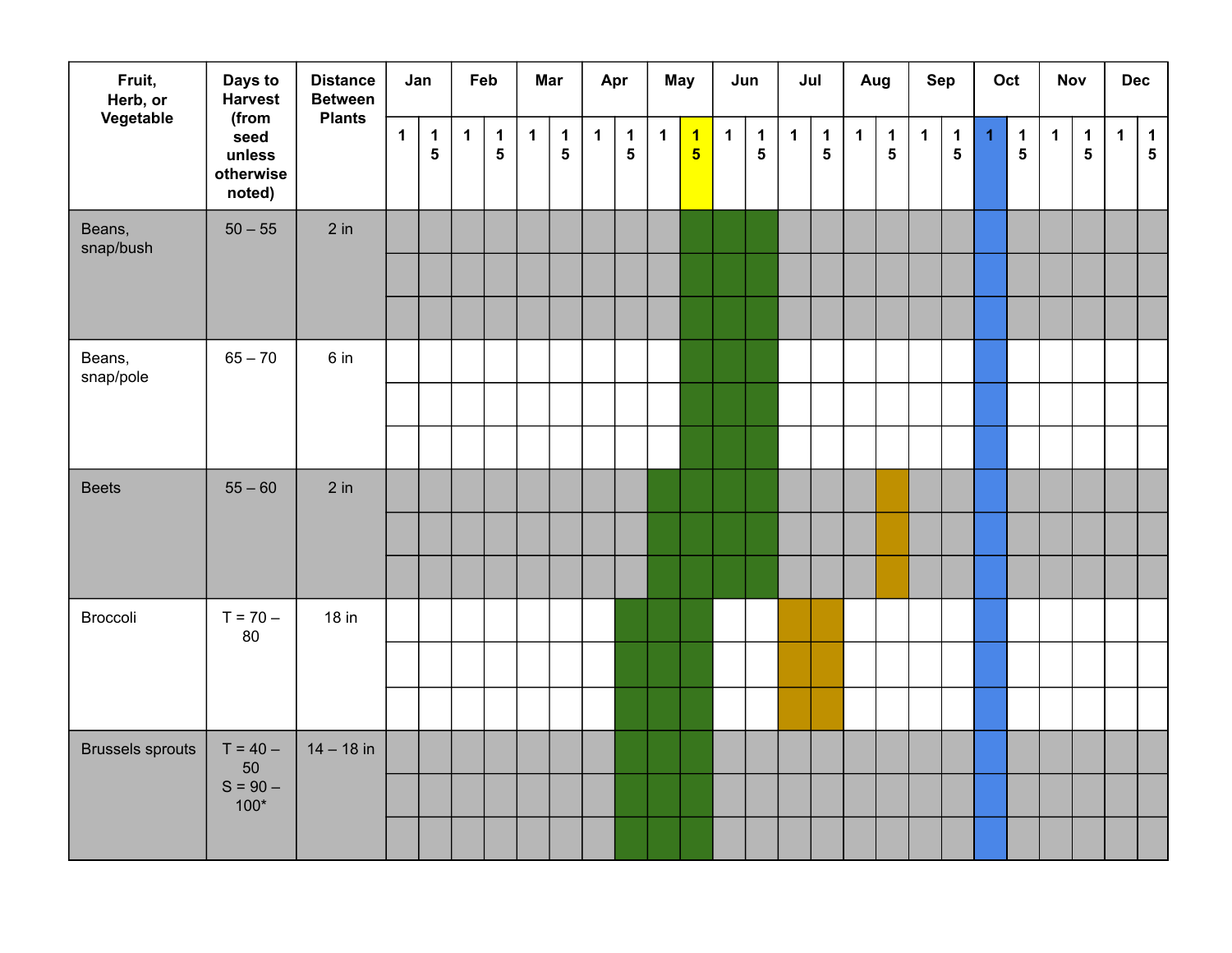| Fruit,                | Days to                                                          | <b>Distance</b>                 |   | Jan              |             | Feb                           |             | Mar                           |             | Apr                            |             | <b>May</b>                        |             | Jun              |             | Jul                            |             | Aug              | Sep         |                                        |              | Oct                            |             | <b>Nov</b>       |             | <b>Dec</b>                     |
|-----------------------|------------------------------------------------------------------|---------------------------------|---|------------------|-------------|-------------------------------|-------------|-------------------------------|-------------|--------------------------------|-------------|-----------------------------------|-------------|------------------|-------------|--------------------------------|-------------|------------------|-------------|----------------------------------------|--------------|--------------------------------|-------------|------------------|-------------|--------------------------------|
| Herb, or<br>Vegetable | <b>Harvest</b><br>(from<br>seed<br>unless<br>otherwise<br>noted) | <b>Between</b><br><b>Plants</b> | 1 | $\mathbf 1$<br>5 | $\mathbf 1$ | $\mathbf 1$<br>$5\phantom{a}$ | $\mathbf 1$ | $\mathbf 1$<br>$5\phantom{a}$ | $\mathbf 1$ | $\mathbf{1}$<br>$5\phantom{a}$ | $\mathbf 1$ | $\overline{1}$<br>$5\overline{)}$ | $\mathbf 1$ | $\mathbf 1$<br>5 | $\mathbf 1$ | $\mathbf{1}$<br>$5\phantom{a}$ | $\mathbf 1$ | $\mathbf 1$<br>5 | $\mathbf 1$ | $\mathbf 1$<br>$\overline{\mathbf{5}}$ | $\mathbf{1}$ | $\mathbf{1}$<br>$5\phantom{a}$ | $\mathbf 1$ | $\mathbf 1$<br>5 | $\mathbf 1$ | $\mathbf{1}$<br>$5\phantom{a}$ |
| Cabbage               | $T = 63 -$<br>75                                                 | $12$ in                         |   |                  |             |                               |             |                               |             |                                |             |                                   |             |                  |             |                                |             |                  |             |                                        |              |                                |             |                  |             |                                |
|                       | $S = 90 -$<br>$120*$                                             |                                 |   |                  |             |                               |             |                               |             |                                |             |                                   |             |                  |             |                                |             |                  |             |                                        |              |                                |             |                  |             |                                |
|                       |                                                                  |                                 |   |                  |             |                               |             |                               |             |                                |             |                                   |             |                  |             |                                |             |                  |             |                                        |              |                                |             |                  |             |                                |
| Cabbage,<br>Chinese   | $T = 45 -$<br>55                                                 | $12$ in                         |   |                  |             |                               |             |                               |             |                                |             |                                   |             |                  |             |                                |             |                  |             |                                        |              |                                |             |                  |             |                                |
|                       | $S = 75 -$<br>85                                                 |                                 |   |                  |             |                               |             |                               |             |                                |             |                                   |             |                  |             |                                |             |                  |             |                                        |              |                                |             |                  |             |                                |
|                       |                                                                  |                                 |   |                  |             |                               |             |                               |             |                                |             |                                   |             |                  |             |                                |             |                  |             |                                        |              |                                |             |                  |             |                                |
| Carrots               | $75 - 80$                                                        | $2$ in                          |   |                  |             |                               |             |                               |             |                                |             |                                   |             |                  |             |                                |             |                  |             |                                        |              |                                |             |                  |             |                                |
|                       |                                                                  |                                 |   |                  |             |                               |             |                               |             |                                |             |                                   |             |                  |             |                                |             |                  |             |                                        |              |                                |             |                  |             |                                |
|                       |                                                                  |                                 |   |                  |             |                               |             |                               |             |                                |             |                                   |             |                  |             |                                |             |                  |             |                                        |              |                                |             |                  |             |                                |

 $\overline{B}$  = Bulbs; C = Crowns; S = Seeds; T = Transplants;  $\overline{T}u$  = Tubers

If Spring planting (starts on Last Spring Frost date (Supplement of next 10 days and plant after last frost. \*Start seeds indoors for later transplant in the garden. Do not plant seeds directly in the garden.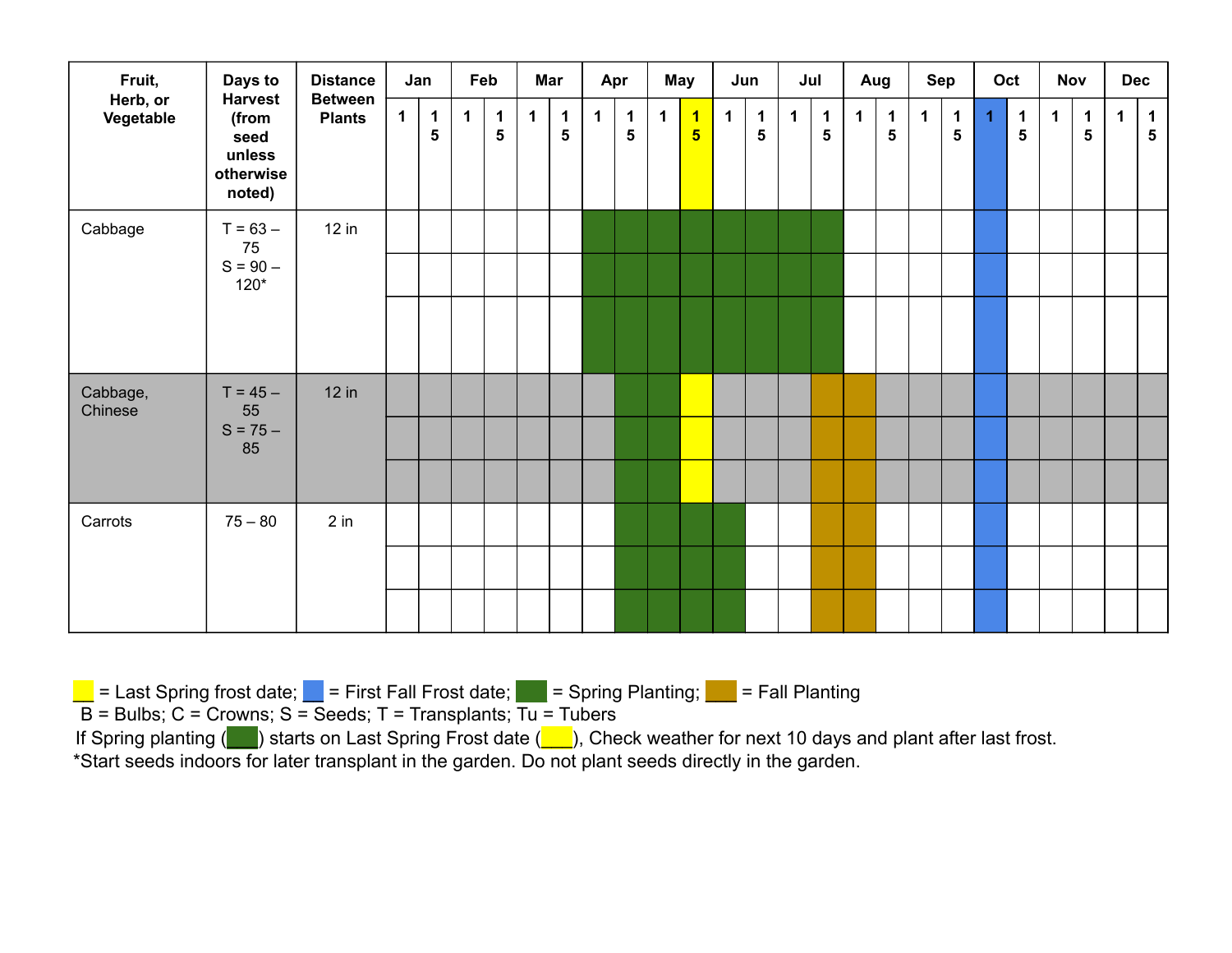| Fruit,<br>Herb, or<br>Vegetable | Days to<br>Harvest<br>(from seed       | <b>Distance</b><br><b>Between</b><br><b>Plants</b> | Jan         |                                        |             | Feb              |             | <b>Mar</b>                    |             | Apr                                    |             | <b>May</b>                                         |             | Jun              |              | Jul                                    |             | Aug                            |             | Sep              |                | Oct                           |             | <b>Nov</b>                             |             | <b>Dec</b>                    |
|---------------------------------|----------------------------------------|----------------------------------------------------|-------------|----------------------------------------|-------------|------------------|-------------|-------------------------------|-------------|----------------------------------------|-------------|----------------------------------------------------|-------------|------------------|--------------|----------------------------------------|-------------|--------------------------------|-------------|------------------|----------------|-------------------------------|-------------|----------------------------------------|-------------|-------------------------------|
|                                 | unless<br>otherwise<br>noted)          |                                                    | $\mathbf 1$ | $\mathbf 1$<br>$\overline{\mathbf{5}}$ | $\mathbf 1$ | $\mathbf 1$<br>5 | $\mathbf 1$ | $\mathbf 1$<br>$5\phantom{a}$ | $\mathbf 1$ | $\mathbf 1$<br>$\overline{\mathbf{5}}$ | $\mathbf 1$ | $\overline{\mathbf{1}}$<br>$\overline{\mathbf{5}}$ | $\mathbf 1$ | $\mathbf 1$<br>5 | $\mathbf{1}$ | $\mathbf 1$<br>$\overline{\mathbf{5}}$ | $\mathbf 1$ | $\mathbf 1$<br>$5\phantom{.0}$ | $\mathbf 1$ | $\mathbf 1$<br>5 | $\overline{1}$ | $\mathbf 1$<br>$5\phantom{1}$ | $\mathbf 1$ | $\mathbf 1$<br>$\overline{\mathbf{5}}$ | $\mathbf 1$ | $\mathbf 1$<br>$5\phantom{a}$ |
| Cauliflower                     | $T = 55 - 65$<br>$S = 85 - 95$         | 18 in                                              |             |                                        |             |                  |             |                               |             |                                        |             |                                                    |             |                  |              |                                        |             |                                |             |                  |                |                               |             |                                        |             |                               |
|                                 |                                        |                                                    |             |                                        |             |                  |             |                               |             |                                        |             |                                                    |             |                  |              |                                        |             |                                |             |                  |                |                               |             |                                        |             |                               |
| Celery                          | $T = 60 - 70$<br>$S = 120 -$<br>$150*$ | $6 - 8$ in                                         |             |                                        |             |                  |             |                               |             |                                        |             |                                                    |             |                  |              |                                        |             |                                |             |                  |                |                               |             |                                        |             |                               |
|                                 |                                        |                                                    |             |                                        |             |                  |             |                               |             |                                        |             |                                                    |             |                  |              |                                        |             |                                |             |                  |                |                               |             |                                        |             |                               |
| Chard, Swiss                    | $T = 32 - 42$<br>$S = 60 - 70$         | 6 <sub>in</sub>                                    |             |                                        |             |                  |             |                               |             |                                        |             |                                                    |             |                  |              |                                        |             |                                |             |                  |                |                               |             |                                        |             |                               |
|                                 |                                        |                                                    |             |                                        |             |                  |             |                               |             |                                        |             |                                                    |             |                  |              |                                        |             |                                |             |                  |                |                               |             |                                        |             |                               |
|                                 |                                        |                                                    |             |                                        |             |                  |             |                               |             |                                        |             |                                                    |             |                  |              |                                        |             |                                |             |                  |                |                               |             |                                        |             |                               |
| Cilantro                        | $50 - 55$                              | $2 - 4$ in                                         |             |                                        |             |                  |             |                               |             |                                        |             |                                                    |             |                  |              |                                        |             |                                |             |                  |                |                               |             |                                        |             |                               |
|                                 |                                        |                                                    |             |                                        |             |                  |             |                               |             |                                        |             |                                                    |             |                  |              |                                        |             |                                |             |                  |                |                               |             |                                        |             |                               |
|                                 |                                        |                                                    |             |                                        |             |                  |             |                               |             |                                        |             |                                                    |             |                  |              |                                        |             |                                |             |                  |                |                               |             |                                        |             |                               |
| Collard greens                  | $T = 32 - 72$<br>$S = 60 -$            | 18 in                                              |             |                                        |             |                  |             |                               |             |                                        |             |                                                    |             |                  |              |                                        |             |                                |             |                  |                |                               |             |                                        |             |                               |
|                                 | 100                                    |                                                    |             |                                        |             |                  |             |                               |             |                                        |             |                                                    |             |                  |              |                                        |             |                                |             |                  |                |                               |             |                                        |             |                               |
|                                 |                                        |                                                    |             |                                        |             |                  |             |                               |             |                                        |             |                                                    |             |                  |              |                                        |             |                                |             |                  |                |                               |             |                                        |             |                               |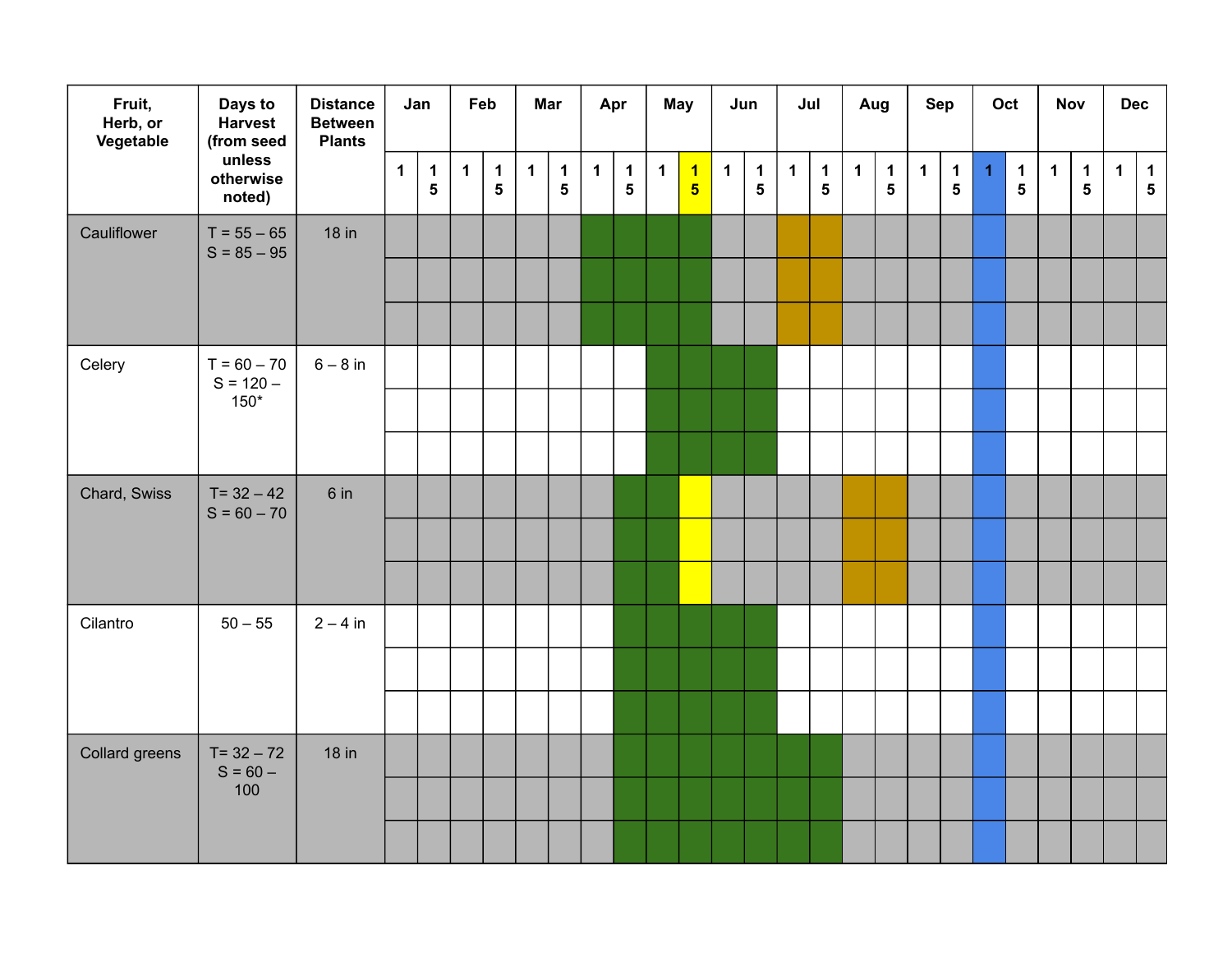| Fruit,                | Days to                                                       | <b>Distance</b>                 |             | Jan                           |              | Feb              |              | Mar                            |             | Apr              |             | <b>May</b>                                |             | Jun              |             | Jul                           |   | Aug              | Sep          |                  |   | Oct                           |             | <b>Nov</b>                     |   | <b>Dec</b>                    |
|-----------------------|---------------------------------------------------------------|---------------------------------|-------------|-------------------------------|--------------|------------------|--------------|--------------------------------|-------------|------------------|-------------|-------------------------------------------|-------------|------------------|-------------|-------------------------------|---|------------------|--------------|------------------|---|-------------------------------|-------------|--------------------------------|---|-------------------------------|
| Herb, or<br>Vegetable | <b>Harvest</b><br>(from seed<br>unless<br>otherwise<br>noted) | <b>Between</b><br><b>Plants</b> | $\mathbf 1$ | $\mathbf 1$<br>$5\phantom{a}$ | $\mathbf{1}$ | $\mathbf 1$<br>5 | $\mathbf{1}$ | $\mathbf{1}$<br>$5\phantom{a}$ | $\mathbf 1$ | $\mathbf 1$<br>5 | $\mathbf 1$ | $\overline{\mathbf{1}}$<br>$5\phantom{a}$ | $\mathbf 1$ | $\mathbf 1$<br>5 | $\mathbf 1$ | $\mathbf 1$<br>$5\phantom{a}$ | 1 | $\mathbf 1$<br>5 | $\mathbf{1}$ | $\mathbf 1$<br>5 | 1 | $\mathbf 1$<br>$5\phantom{1}$ | $\mathbf 1$ | $\mathbf{1}$<br>$5\phantom{a}$ | 1 | $\mathbf 1$<br>$5\phantom{1}$ |
| Corn, sweet           | $85 - 90$                                                     | $12$ in                         |             |                               |              |                  |              |                                |             |                  |             |                                           |             |                  |             |                               |   |                  |              |                  |   |                               |             |                                |   |                               |
|                       |                                                               |                                 |             |                               |              |                  |              |                                |             |                  |             |                                           |             |                  |             |                               |   |                  |              |                  |   |                               |             |                                |   |                               |
|                       |                                                               |                                 |             |                               |              |                  |              |                                |             |                  |             |                                           |             |                  |             |                               |   |                  |              |                  |   |                               |             |                                |   |                               |
| Cucumbers             | $T = 28 - 37$<br>$S = 56 - 65$                                | $12$ in                         |             |                               |              |                  |              |                                |             |                  |             |                                           |             |                  |             |                               |   |                  |              |                  |   |                               |             |                                |   |                               |
|                       |                                                               |                                 |             |                               |              |                  |              |                                |             |                  |             |                                           |             |                  |             |                               |   |                  |              |                  |   |                               |             |                                |   |                               |
|                       |                                                               |                                 |             |                               |              |                  |              |                                |             |                  |             |                                           |             |                  |             |                               |   |                  |              |                  |   |                               |             |                                |   |                               |
| Dill                  | $40 - 55$                                                     | $2 - 4$ in                      |             |                               |              |                  |              |                                |             |                  |             |                                           |             |                  |             |                               |   |                  |              |                  |   |                               |             |                                |   |                               |
|                       |                                                               |                                 |             |                               |              |                  |              |                                |             |                  |             |                                           |             |                  |             |                               |   |                  |              |                  |   |                               |             |                                |   |                               |
|                       |                                                               |                                 |             |                               |              |                  |              |                                |             |                  |             |                                           |             |                  |             |                               |   |                  |              |                  |   |                               |             |                                |   |                               |

 $\overline{B}$  = Bulbs; C = Crowns; S = Seeds; T = Transplants;  $\overline{T}u$  = Tubers

If Spring planting ( $\Box$ ) starts on Last Spring Frost date ( $\Box$ ), Check weather for next 10 days and plant after last frost. \*Start seeds indoors for later transplant in the garden. Do not plant seeds directly in the garden.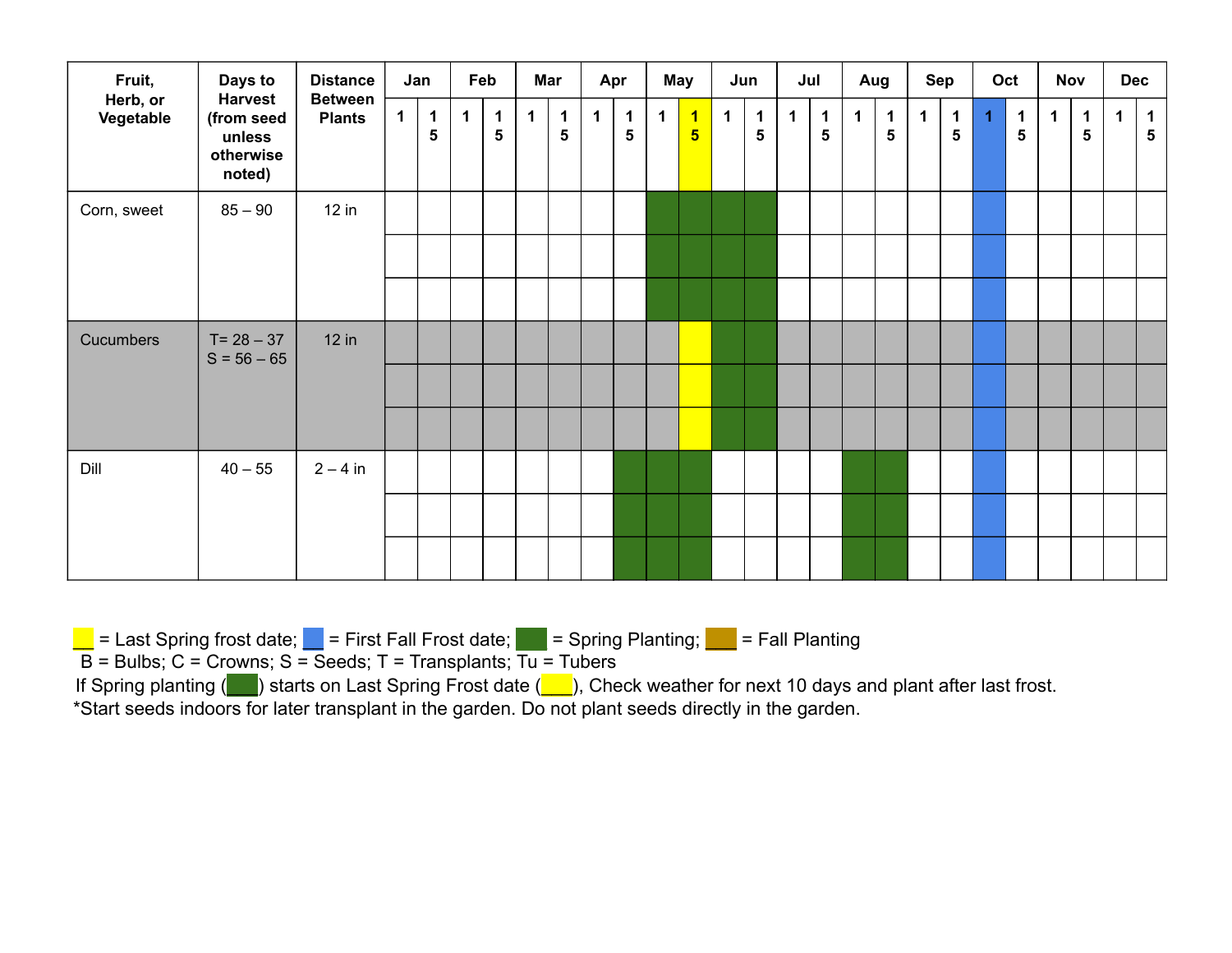| Fruit,<br>Herb, or<br>Vegetable | Days to<br><b>Harvest</b><br>(from seed | <b>Distance</b><br><b>Between</b><br><b>Plants</b> | Jan         |                                        |             | Feb                                    |              | <b>Mar</b>                    |             | Apr                                    |             | <b>May</b>                                         |             | Jun              |             | Jul                                    | Aug         |                               |             | Sep                                    |                      | Oct                                    |             | <b>Nov</b>                             | <b>Dec</b>  |                            |
|---------------------------------|-----------------------------------------|----------------------------------------------------|-------------|----------------------------------------|-------------|----------------------------------------|--------------|-------------------------------|-------------|----------------------------------------|-------------|----------------------------------------------------|-------------|------------------|-------------|----------------------------------------|-------------|-------------------------------|-------------|----------------------------------------|----------------------|----------------------------------------|-------------|----------------------------------------|-------------|----------------------------|
|                                 | unless<br>otherwise<br>noted)           |                                                    | $\mathbf 1$ | $\mathbf 1$<br>$\overline{\mathbf{5}}$ | $\mathbf 1$ | $\mathbf 1$<br>$\overline{\mathbf{5}}$ | $\mathbf{1}$ | $\mathbf 1$<br>$5\phantom{a}$ | $\mathbf 1$ | $\mathbf 1$<br>$\overline{\mathbf{5}}$ | $\mathbf 1$ | $\overline{\mathbf{1}}$<br>$\overline{\mathbf{5}}$ | $\mathbf 1$ | $\mathbf 1$<br>5 | $\mathbf 1$ | $\mathbf 1$<br>$\overline{\mathbf{5}}$ | $\mathbf 1$ | $\mathbf 1$<br>$5\phantom{a}$ | $\mathbf 1$ | $\mathbf 1$<br>$\overline{\mathbf{5}}$ | $\blacktriangleleft$ | $\mathbf 1$<br>$\overline{\mathbf{5}}$ | $\mathbf 1$ | $\mathbf 1$<br>$\overline{\mathbf{5}}$ | $\mathbf 1$ | $\mathbf{1}$<br>$\sqrt{5}$ |
| Eggplant                        | $T = 90 - 95$<br>$S = 150 -$<br>$155*$  | 24 in                                              |             |                                        |             |                                        |              |                               |             |                                        |             |                                                    |             |                  |             |                                        |             |                               |             |                                        |                      |                                        |             |                                        |             |                            |
|                                 |                                         |                                                    |             |                                        |             |                                        |              |                               |             |                                        |             |                                                    |             |                  |             |                                        |             |                               |             |                                        |                      |                                        |             |                                        |             |                            |
| Florence<br>fennel              | $60 - 90$                               | $6 - 12$ in                                        |             |                                        |             |                                        |              |                               |             |                                        |             |                                                    |             |                  |             |                                        |             |                               |             |                                        |                      |                                        |             |                                        |             |                            |
|                                 |                                         |                                                    |             |                                        |             |                                        |              |                               |             |                                        |             |                                                    |             |                  |             |                                        |             |                               |             |                                        |                      |                                        |             |                                        |             |                            |
|                                 |                                         |                                                    |             |                                        |             |                                        |              |                               |             |                                        |             |                                                    |             |                  |             |                                        |             |                               |             |                                        |                      |                                        |             |                                        |             |                            |
| Garlic                          | $B = 180 -$<br>210                      | $4-6$ in                                           |             |                                        |             |                                        |              |                               |             |                                        |             |                                                    |             |                  |             |                                        |             |                               |             |                                        |                      |                                        |             |                                        |             |                            |
|                                 |                                         |                                                    |             |                                        |             |                                        |              |                               |             |                                        |             |                                                    |             |                  |             |                                        |             |                               |             |                                        |                      |                                        |             |                                        |             |                            |
|                                 |                                         |                                                    |             |                                        |             |                                        |              |                               |             |                                        |             |                                                    |             |                  |             |                                        |             |                               |             |                                        |                      |                                        |             |                                        |             |                            |
| Kale                            | $T = 14 - 22$<br>$S = 40 - 50$          | 6 in                                               |             |                                        |             |                                        |              |                               |             |                                        |             |                                                    |             |                  |             |                                        |             |                               |             |                                        |                      |                                        |             |                                        |             |                            |
|                                 |                                         |                                                    |             |                                        |             |                                        |              |                               |             |                                        |             |                                                    |             |                  |             |                                        |             |                               |             |                                        |                      |                                        |             |                                        |             |                            |
|                                 |                                         |                                                    |             |                                        |             |                                        |              |                               |             |                                        |             |                                                    |             |                  |             |                                        |             |                               |             |                                        |                      |                                        |             |                                        |             |                            |
| Kohlrabi                        | $T = 22 - 32$<br>$S = 50 - 60$          | $4$ in                                             |             |                                        |             |                                        |              |                               |             |                                        |             |                                                    |             |                  |             |                                        |             |                               |             |                                        |                      |                                        |             |                                        |             |                            |
|                                 |                                         |                                                    |             |                                        |             |                                        |              |                               |             |                                        |             |                                                    |             |                  |             |                                        |             |                               |             |                                        |                      |                                        |             |                                        |             |                            |
|                                 |                                         |                                                    |             |                                        |             |                                        |              |                               |             |                                        |             |                                                    |             |                  |             |                                        |             |                               |             |                                        |                      |                                        |             |                                        |             |                            |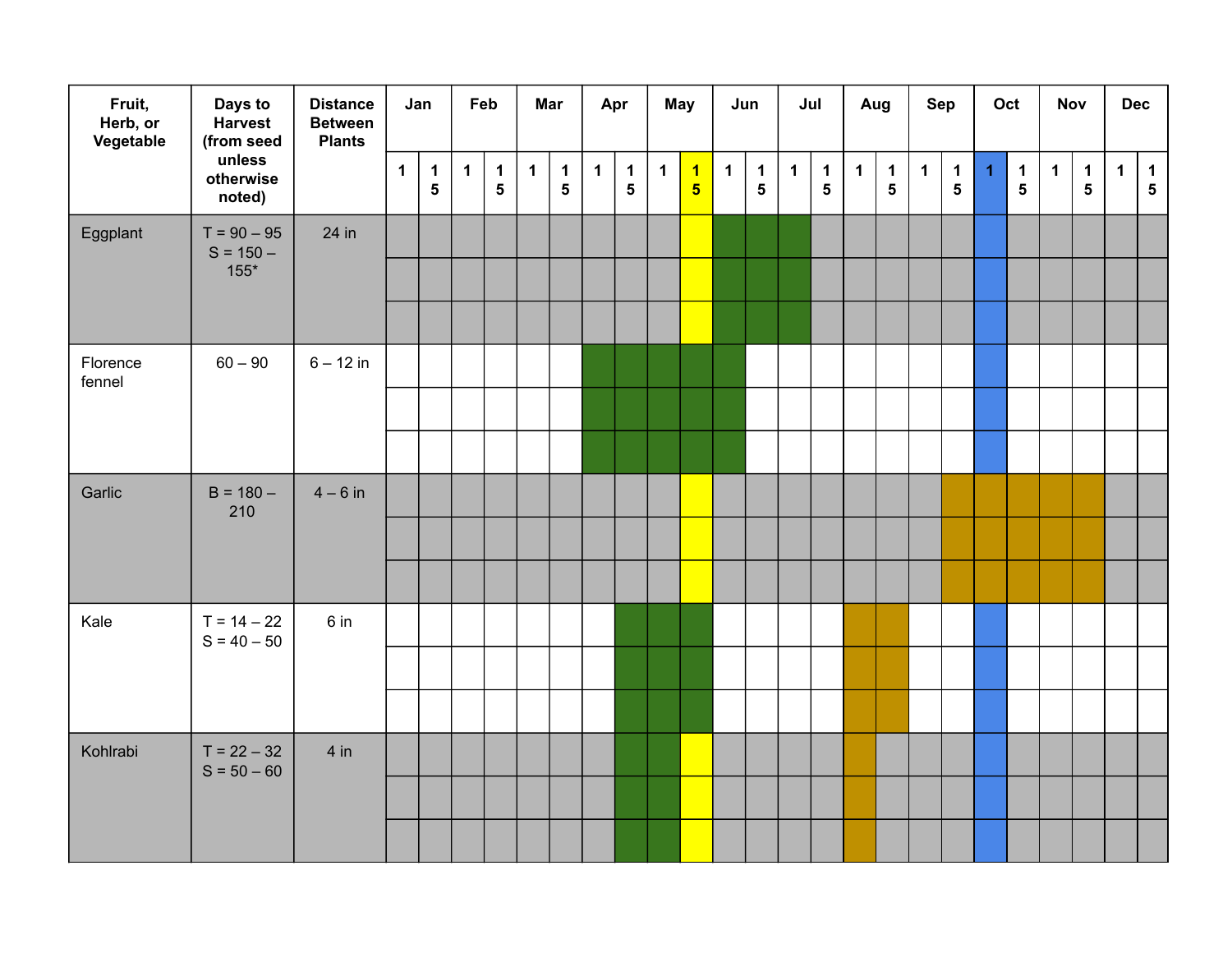| Fruit,                | Days to                                                       | <b>Distance</b>                 |              | Jan              |              | Feb                                     |              | Mar                                     |             | Apr                                    |              | <b>May</b>                                |             | Jun              |              | Jul                           |   | Aug              |             | Sep                                    |                | Oct              | <b>Nov</b>  |                  | <b>Dec</b>   |                                        |
|-----------------------|---------------------------------------------------------------|---------------------------------|--------------|------------------|--------------|-----------------------------------------|--------------|-----------------------------------------|-------------|----------------------------------------|--------------|-------------------------------------------|-------------|------------------|--------------|-------------------------------|---|------------------|-------------|----------------------------------------|----------------|------------------|-------------|------------------|--------------|----------------------------------------|
| Herb, or<br>Vegetable | <b>Harvest</b><br>(from seed<br>unless<br>otherwise<br>noted) | <b>Between</b><br><b>Plants</b> | $\mathbf{1}$ | $\mathbf 1$<br>5 | $\mathbf{1}$ | $\mathbf{1}$<br>$\overline{\mathbf{5}}$ | $\mathbf{1}$ | $\mathbf{1}$<br>$\overline{\mathbf{5}}$ | $\mathbf 1$ | $\mathbf 1$<br>$\overline{\mathbf{5}}$ | $\mathbf{1}$ | $\overline{\mathbf{1}}$<br>$5\phantom{1}$ | $\mathbf 1$ | $\mathbf 1$<br>5 | $\mathbf{1}$ | $\mathbf 1$<br>$5\phantom{1}$ | 1 | $\mathbf 1$<br>5 | $\mathbf 1$ | $\mathbf 1$<br>$\overline{\mathbf{5}}$ | $\overline{1}$ | $\mathbf 1$<br>5 | $\mathbf 1$ | $\mathbf 1$<br>5 | $\mathbf{1}$ | $\mathbf 1$<br>$\overline{\mathbf{5}}$ |
| Leek                  | $T = 50 - 80$<br>$S = 120 -$                                  | 4 in                            |              |                  |              |                                         |              |                                         |             |                                        |              |                                           |             |                  |              |                               |   |                  |             |                                        |                |                  |             |                  |              |                                        |
|                       | 150                                                           |                                 |              |                  |              |                                         |              |                                         |             |                                        |              |                                           |             |                  |              |                               |   |                  |             |                                        |                |                  |             |                  |              |                                        |
|                       |                                                               |                                 |              |                  |              |                                         |              |                                         |             |                                        |              |                                           |             |                  |              |                               |   |                  |             |                                        |                |                  |             |                  |              |                                        |
| Lettuce, head         | $T = 45 - 60$<br>$S = 70 - 85$                                | $10$ in                         |              |                  |              |                                         |              |                                         |             |                                        |              |                                           |             |                  |              |                               |   |                  |             |                                        |                |                  |             |                  |              |                                        |
|                       |                                                               |                                 |              |                  |              |                                         |              |                                         |             |                                        |              |                                           |             |                  |              |                               |   |                  |             |                                        |                |                  |             |                  |              |                                        |
|                       |                                                               |                                 |              |                  |              |                                         |              |                                         |             |                                        |              |                                           |             |                  |              |                               |   |                  |             |                                        |                |                  |             |                  |              |                                        |
| Lettuce, leaf         | $T = 15 - 25$<br>$S = 40 - 50$                                | 6 in                            |              |                  |              |                                         |              |                                         |             |                                        |              |                                           |             |                  |              |                               |   |                  |             |                                        |                |                  |             |                  |              |                                        |
|                       |                                                               |                                 |              |                  |              |                                         |              |                                         |             |                                        |              |                                           |             |                  |              |                               |   |                  |             |                                        |                |                  |             |                  |              |                                        |
|                       |                                                               |                                 |              |                  |              |                                         |              |                                         |             |                                        |              |                                           |             |                  |              |                               |   |                  |             |                                        |                |                  |             |                  |              |                                        |

 $\overline{B}$  = Bulbs; C = Crowns; S = Seeds; T = Transplants;  $\overline{T}u$  = Tubers

If Spring planting ( $\Box$ ) starts on Last Spring Frost date ( $\Box$ ), Check weather for next 10 days and plant after last frost. \*Start seeds indoors for later transplant in the garden. Do not plant seeds directly in the garden.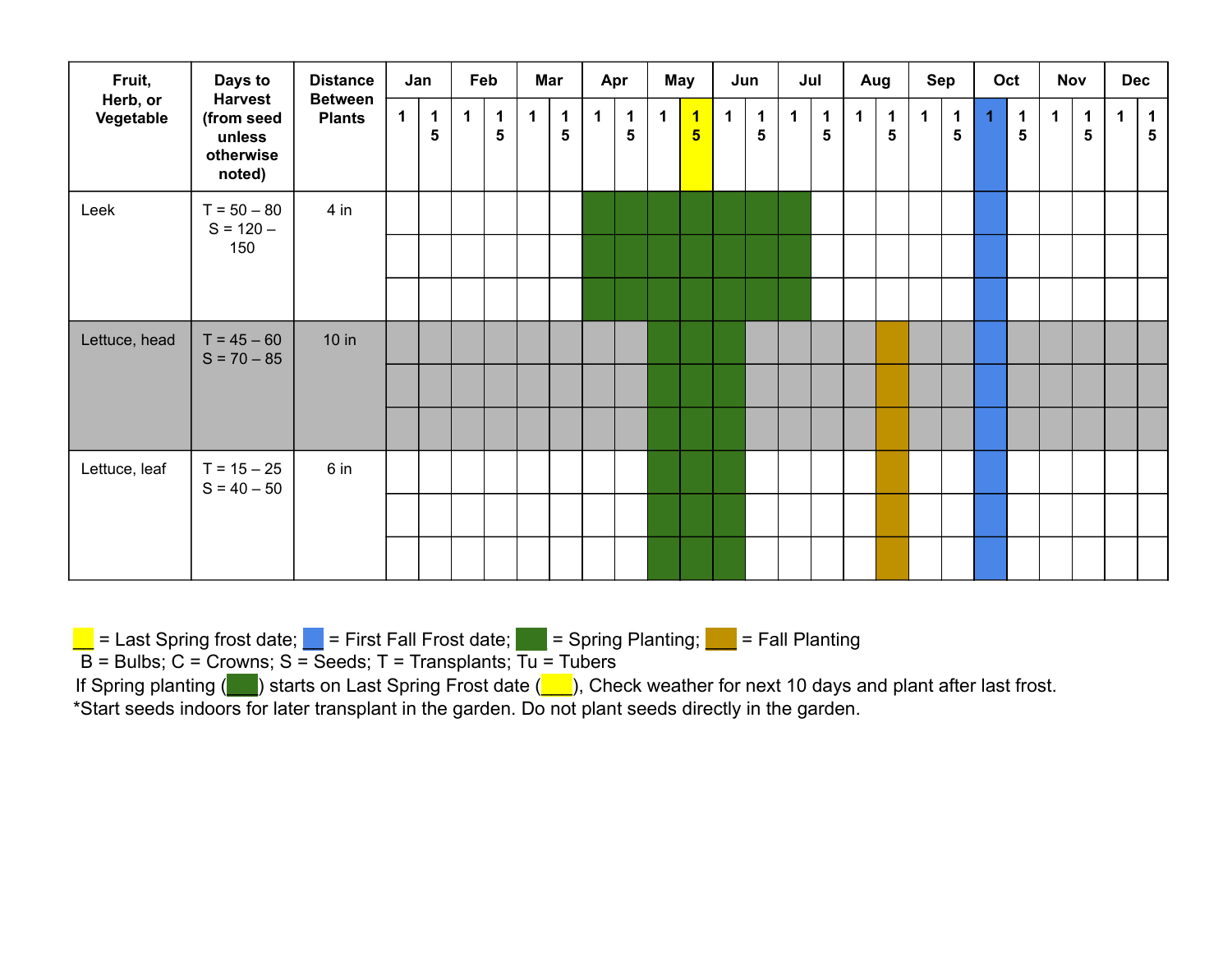| Fruit,<br>Herb, or<br>Vegetable | Days to<br><b>Harvest</b><br>(from seed | <b>Distance</b><br><b>Between</b><br><b>Plants</b> | Jan         |                                        |              | Feb              |              | <b>Mar</b>                    |             | Apr                                    |             | <b>May</b>                                         |             | Jun              |              | Jul                                    |             | Aug                           |              | Sep              | Oct            |                               |             | <b>Nov</b>                             | <b>Dec</b>  |                                         |
|---------------------------------|-----------------------------------------|----------------------------------------------------|-------------|----------------------------------------|--------------|------------------|--------------|-------------------------------|-------------|----------------------------------------|-------------|----------------------------------------------------|-------------|------------------|--------------|----------------------------------------|-------------|-------------------------------|--------------|------------------|----------------|-------------------------------|-------------|----------------------------------------|-------------|-----------------------------------------|
|                                 | unless<br>otherwise<br>noted)           |                                                    | $\mathbf 1$ | $\mathbf 1$<br>$\overline{\mathbf{5}}$ | $\mathbf{1}$ | $\mathbf 1$<br>5 | $\mathbf{1}$ | $\mathbf 1$<br>$5\phantom{a}$ | $\mathbf 1$ | $\mathbf 1$<br>$\overline{\mathbf{5}}$ | $\mathbf 1$ | $\overline{\mathbf{1}}$<br>$\overline{\mathbf{5}}$ | $\mathbf 1$ | $\mathbf 1$<br>5 | $\mathbf{1}$ | $\mathbf 1$<br>$\overline{\mathbf{5}}$ | $\mathbf 1$ | $\mathbf 1$<br>$5\phantom{a}$ | $\mathbf{1}$ | $\mathbf 1$<br>5 | $\overline{1}$ | $\mathbf 1$<br>$5\phantom{a}$ | $\mathbf 1$ | $\mathbf 1$<br>$\overline{\mathbf{5}}$ | $\mathbf 1$ | $\mathbf{1}$<br>$\overline{\mathbf{5}}$ |
| Melons,<br>cantaloupe           | $T = 57 - 62$<br>$S = 85 - 90$          | 24 in                                              |             |                                        |              |                  |              |                               |             |                                        |             |                                                    |             |                  |              |                                        |             |                               |              |                  |                |                               |             |                                        |             |                                         |
|                                 |                                         |                                                    |             |                                        |              |                  |              |                               |             |                                        |             |                                                    |             |                  |              |                                        |             |                               |              |                  |                |                               |             |                                        |             |                                         |
| Melons,<br>watermelon           | $T = 62 - 72$<br>$S = 90 - 100$         | 60 in                                              |             |                                        |              |                  |              |                               |             |                                        |             |                                                    |             |                  |              |                                        |             |                               |              |                  |                |                               |             |                                        |             |                                         |
|                                 |                                         |                                                    |             |                                        |              |                  |              |                               |             |                                        |             |                                                    |             |                  |              |                                        |             |                               |              |                  |                |                               |             |                                        |             |                                         |
|                                 |                                         |                                                    |             |                                        |              |                  |              |                               |             |                                        |             |                                                    |             |                  |              |                                        |             |                               |              |                  |                |                               |             |                                        |             |                                         |
| Mustard                         | $30 - 40$                               | $2$ in                                             |             |                                        |              |                  |              |                               |             |                                        |             |                                                    |             |                  |              |                                        |             |                               |              |                  |                |                               |             |                                        |             |                                         |
|                                 |                                         |                                                    |             |                                        |              |                  |              |                               |             |                                        |             |                                                    |             |                  |              |                                        |             |                               |              |                  |                |                               |             |                                        |             |                                         |
|                                 |                                         |                                                    |             |                                        |              |                  |              |                               |             |                                        |             |                                                    |             |                  |              |                                        |             |                               |              |                  |                |                               |             |                                        |             |                                         |
| Okra                            | $T = 18 - 28$<br>$S = 60 - 70$          | $12$ in                                            |             |                                        |              |                  |              |                               |             |                                        |             |                                                    |             |                  |              |                                        |             |                               |              |                  |                |                               |             |                                        |             |                                         |
|                                 |                                         |                                                    |             |                                        |              |                  |              |                               |             |                                        |             |                                                    |             |                  |              |                                        |             |                               |              |                  |                |                               |             |                                        |             |                                         |
|                                 |                                         |                                                    |             |                                        |              |                  |              |                               |             |                                        |             |                                                    |             |                  |              |                                        |             |                               |              |                  |                |                               |             |                                        |             |                                         |
| Onions, bulb                    | $B = 75 - 105$<br>$S = 90 - 120$        | $4$ in                                             |             |                                        |              |                  |              |                               |             |                                        |             |                                                    |             |                  |              |                                        |             |                               |              |                  |                |                               |             |                                        |             |                                         |
|                                 |                                         |                                                    |             |                                        |              |                  |              |                               |             |                                        |             |                                                    |             |                  |              |                                        |             |                               |              |                  |                |                               |             |                                        |             |                                         |
|                                 |                                         |                                                    |             |                                        |              |                  |              |                               |             |                                        |             |                                                    |             |                  |              |                                        |             |                               |              |                  |                |                               |             |                                        |             |                                         |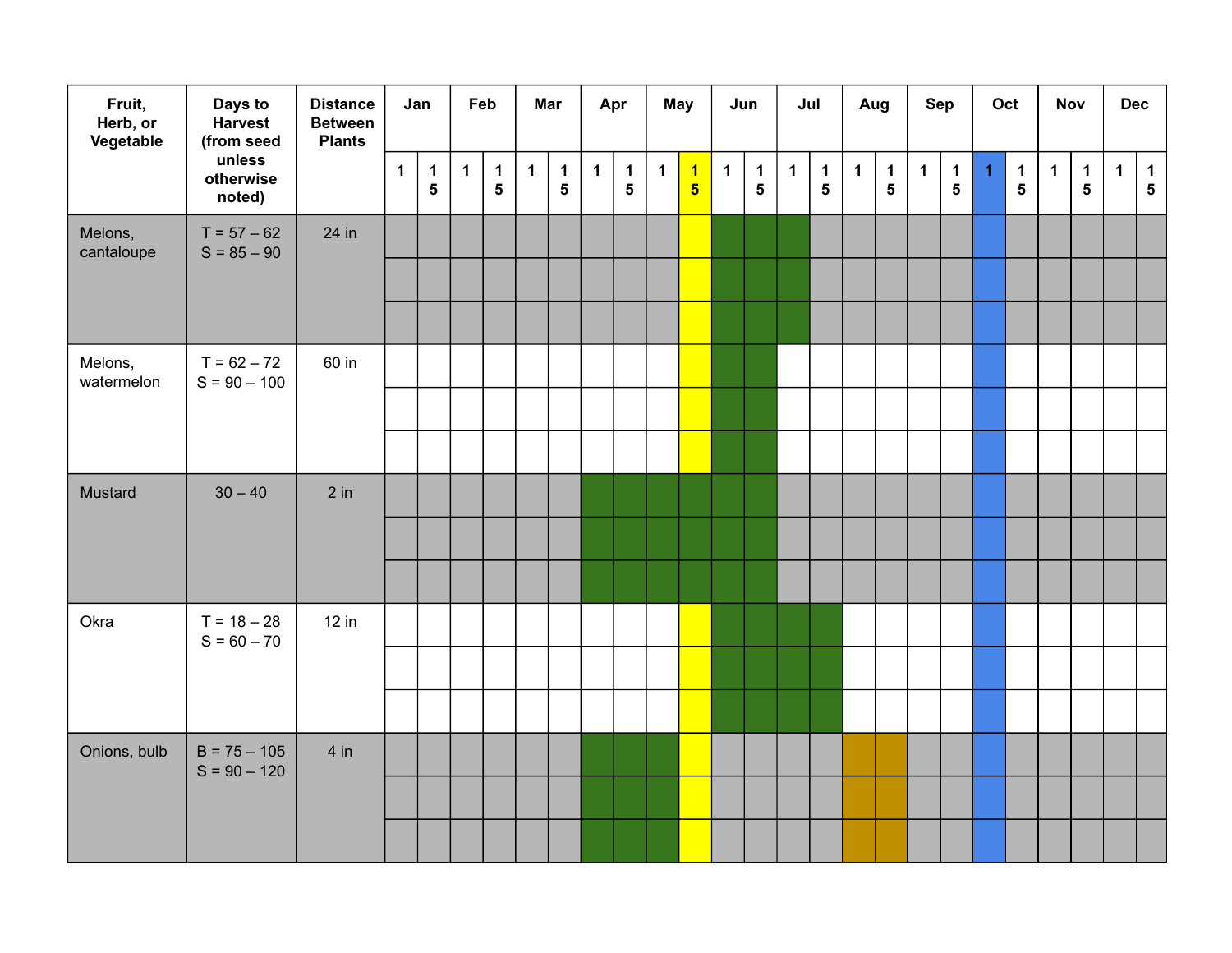| Fruit,                | Days to                                                       | <b>Distance</b>                 |              | Jan                           |              | Feb               |              | Mar               |             | Apr              |              | <b>May</b>                                 |             | Jun              |              | Jul              |   | Aug                           |              | Sep              |                | Oct              | <b>Nov</b>  |                  | <b>Dec</b>   |                                        |
|-----------------------|---------------------------------------------------------------|---------------------------------|--------------|-------------------------------|--------------|-------------------|--------------|-------------------|-------------|------------------|--------------|--------------------------------------------|-------------|------------------|--------------|------------------|---|-------------------------------|--------------|------------------|----------------|------------------|-------------|------------------|--------------|----------------------------------------|
| Herb, or<br>Vegetable | <b>Harvest</b><br>(from seed<br>unless<br>otherwise<br>noted) | <b>Between</b><br><b>Plants</b> | $\mathbf{1}$ | $\mathbf 1$<br>$5\phantom{1}$ | $\mathbf{1}$ | $\mathbf{1}$<br>5 | $\mathbf{1}$ | $\mathbf{1}$<br>5 | $\mathbf 1$ | $\mathbf 1$<br>5 | $\mathbf{1}$ | $\overline{\mathbf{1}}$<br>$5\overline{)}$ | $\mathbf 1$ | $\mathbf 1$<br>5 | $\mathbf{1}$ | $\mathbf 1$<br>5 | 1 | $\mathbf 1$<br>$5\phantom{1}$ | $\mathbf{1}$ | $\mathbf 1$<br>5 | $\overline{1}$ | $\mathbf 1$<br>5 | $\mathbf 1$ | $\mathbf 1$<br>5 | $\mathbf{1}$ | $\mathbf 1$<br>$\overline{\mathbf{5}}$ |
| Onions, green         | $T = 42 - 50$<br>$S = 60 - 70$                                | $1 - 2$ in                      |              |                               |              |                   |              |                   |             |                  |              |                                            |             |                  |              |                  |   |                               |              |                  |                |                  |             |                  |              |                                        |
|                       |                                                               |                                 |              |                               |              |                   |              |                   |             |                  |              |                                            |             |                  |              |                  |   |                               |              |                  |                |                  |             |                  |              |                                        |
|                       |                                                               |                                 |              |                               |              |                   |              |                   |             |                  |              |                                            |             |                  |              |                  |   |                               |              |                  |                |                  |             |                  |              |                                        |
| Pac choi, bok<br>choy | $T = 30 - 75$<br>$S = 45 - 90*$                               | $7 - 12$ in                     |              |                               |              |                   |              |                   |             |                  |              |                                            |             |                  |              |                  |   |                               |              |                  |                |                  |             |                  |              |                                        |
|                       |                                                               |                                 |              |                               |              |                   |              |                   |             |                  |              |                                            |             |                  |              |                  |   |                               |              |                  |                |                  |             |                  |              |                                        |
|                       |                                                               |                                 |              |                               |              |                   |              |                   |             |                  |              |                                            |             |                  |              |                  |   |                               |              |                  |                |                  |             |                  |              |                                        |
| Parsley               | $T = 33$<br>$S = 75$                                          | $9 - 12$ in                     |              |                               |              |                   |              |                   |             |                  |              |                                            |             |                  |              |                  |   |                               |              |                  |                |                  |             |                  |              |                                        |
|                       |                                                               |                                 |              |                               |              |                   |              |                   |             |                  |              |                                            |             |                  |              |                  |   |                               |              |                  |                |                  |             |                  |              |                                        |
|                       |                                                               |                                 |              |                               |              |                   |              |                   |             |                  |              |                                            |             |                  |              |                  |   |                               |              |                  |                |                  |             |                  |              |                                        |

 $\overline{B}$  = Bulbs; C = Crowns; S = Seeds; T = Transplants;  $\overline{T}u$  = Tubers

If Spring planting ( $\Box$ ) starts on Last Spring Frost date ( $\Box$ ), Check weather for next 10 days and plant after last frost. \*Start seeds indoors for later transplant in the garden. Do not plant seeds directly in the garden.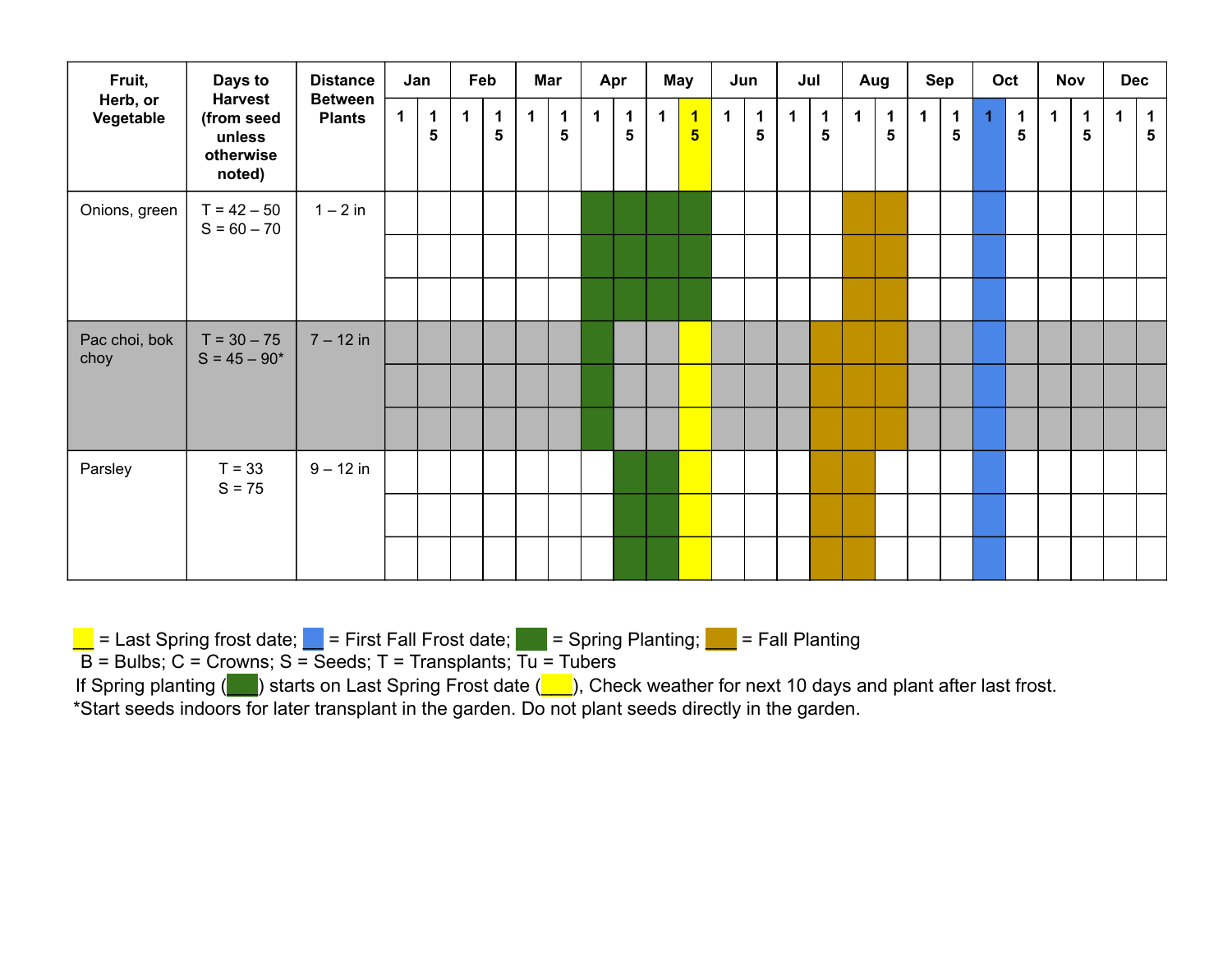| Fruit,<br>Herb, or<br>Vegetable | Days to<br><b>Harvest</b><br>(from seed | <b>Distance</b><br><b>Between</b><br><b>Plants</b> |             | Jan                                    |             | Feb                                    |             | <b>Mar</b>                    |             | Apr                                    |             | <b>May</b>                                 |             | Jun                            |             | Jul                                    | Aug         |                  |             | Sep                                    |                | Oct                           |             | <b>Nov</b>                             | <b>Dec</b>  |                                |
|---------------------------------|-----------------------------------------|----------------------------------------------------|-------------|----------------------------------------|-------------|----------------------------------------|-------------|-------------------------------|-------------|----------------------------------------|-------------|--------------------------------------------|-------------|--------------------------------|-------------|----------------------------------------|-------------|------------------|-------------|----------------------------------------|----------------|-------------------------------|-------------|----------------------------------------|-------------|--------------------------------|
|                                 | unless<br>otherwise<br>noted)           |                                                    | $\mathbf 1$ | $\mathbf 1$<br>$\overline{\mathbf{5}}$ | $\mathbf 1$ | $\mathbf 1$<br>$\overline{\mathbf{5}}$ | $\mathbf 1$ | $\mathbf 1$<br>$5\phantom{1}$ | $\mathbf 1$ | $\mathbf 1$<br>$\overline{\mathbf{5}}$ | $\mathbf 1$ | $\overline{\mathbf{1}}$<br>$5\overline{)}$ | $\mathbf 1$ | $\mathbf 1$<br>$5\phantom{.0}$ | $\mathbf 1$ | $\mathbf 1$<br>$\overline{\mathbf{5}}$ | $\mathbf 1$ | $\mathbf 1$<br>5 | $\mathbf 1$ | $\mathbf 1$<br>$\overline{\mathbf{5}}$ | $\overline{1}$ | $\mathbf 1$<br>$5\phantom{a}$ | $\mathbf 1$ | $\mathbf 1$<br>$\overline{\mathbf{5}}$ | $\mathbf 1$ | $\mathbf{1}$<br>$5\phantom{a}$ |
| Parsnips                        | $100 - 130$                             | $3 - 4$ in                                         |             |                                        |             |                                        |             |                               |             |                                        |             |                                            |             |                                |             |                                        |             |                  |             |                                        |                |                               |             |                                        |             |                                |
|                                 |                                         |                                                    |             |                                        |             |                                        |             |                               |             |                                        |             |                                            |             |                                |             |                                        |             |                  |             |                                        |                |                               |             |                                        |             |                                |
|                                 |                                         |                                                    |             |                                        |             |                                        |             |                               |             |                                        |             |                                            |             |                                |             |                                        |             |                  |             |                                        |                |                               |             |                                        |             |                                |
| Peas,<br>dwarf/bush             | $54 - 60$                               | 4 in                                               |             |                                        |             |                                        |             |                               |             |                                        |             |                                            |             |                                |             |                                        |             |                  |             |                                        |                |                               |             |                                        |             |                                |
|                                 |                                         |                                                    |             |                                        |             |                                        |             |                               |             |                                        |             |                                            |             |                                |             |                                        |             |                  |             |                                        |                |                               |             |                                        |             |                                |
|                                 |                                         |                                                    |             |                                        |             |                                        |             |                               |             |                                        |             |                                            |             |                                |             |                                        |             |                  |             |                                        |                |                               |             |                                        |             |                                |
| Peas, vining                    | $54 - 72$                               | $2 - 3$ in                                         |             |                                        |             |                                        |             |                               |             |                                        |             |                                            |             |                                |             |                                        |             |                  |             |                                        |                |                               |             |                                        |             |                                |
|                                 |                                         |                                                    |             |                                        |             |                                        |             |                               |             |                                        |             |                                            |             |                                |             |                                        |             |                  |             |                                        |                |                               |             |                                        |             |                                |
|                                 |                                         |                                                    |             |                                        |             |                                        |             |                               |             |                                        |             |                                            |             |                                |             |                                        |             |                  |             |                                        |                |                               |             |                                        |             |                                |
| Peas,<br>field/southern         | $55 - 65$                               | 4 in                                               |             |                                        |             |                                        |             |                               |             |                                        |             |                                            |             |                                |             |                                        |             |                  |             |                                        |                |                               |             |                                        |             |                                |
|                                 |                                         |                                                    |             |                                        |             |                                        |             |                               |             |                                        |             |                                            |             |                                |             |                                        |             |                  |             |                                        |                |                               |             |                                        |             |                                |
|                                 |                                         |                                                    |             |                                        |             |                                        |             |                               |             |                                        |             |                                            |             |                                |             |                                        |             |                  |             |                                        |                |                               |             |                                        |             |                                |
| Peppers                         | $T = 75 - 80$<br>$S = 145 -$            | 18 in                                              |             |                                        |             |                                        |             |                               |             |                                        |             |                                            |             |                                |             |                                        |             |                  |             |                                        |                |                               |             |                                        |             |                                |
|                                 | $150*$                                  |                                                    |             |                                        |             |                                        |             |                               |             |                                        |             |                                            |             |                                |             |                                        |             |                  |             |                                        |                |                               |             |                                        |             |                                |
|                                 |                                         |                                                    |             |                                        |             |                                        |             |                               |             |                                        |             |                                            |             |                                |             |                                        |             |                  |             |                                        |                |                               |             |                                        |             |                                |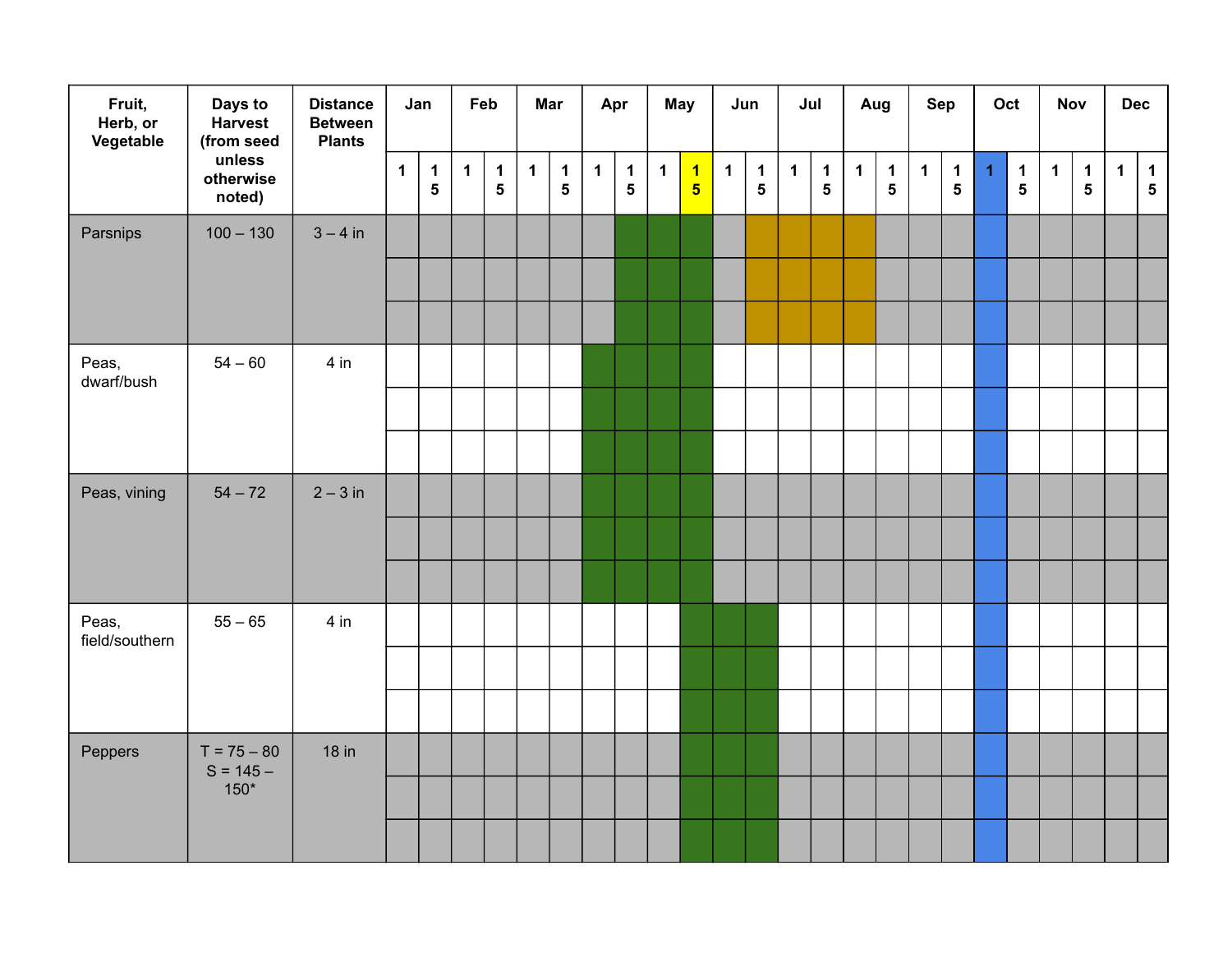| Fruit,                | Days to                                                       | <b>Distance</b>                 |              | Jan              |   | Feb              |   | Mar                           |   | Apr              |   | May                                    |              | Jun               |              | Jul              |   | Aug    | Sep          |                  | Oct |                  |   | <b>Nov</b>        | <b>Dec</b> |                               |
|-----------------------|---------------------------------------------------------------|---------------------------------|--------------|------------------|---|------------------|---|-------------------------------|---|------------------|---|----------------------------------------|--------------|-------------------|--------------|------------------|---|--------|--------------|------------------|-----|------------------|---|-------------------|------------|-------------------------------|
| Herb, or<br>Vegetable | <b>Harvest</b><br>(from seed<br>unless<br>otherwise<br>noted) | <b>Between</b><br><b>Plants</b> | $\mathbf{1}$ | $\mathbf 1$<br>5 | 1 | $\mathbf 1$<br>5 | 1 | $\mathbf 1$<br>$5\phantom{1}$ | 1 | $\mathbf 1$<br>5 | 1 | $\blacktriangleleft$<br>$5\phantom{1}$ | $\mathbf{1}$ | $\mathbf{1}$<br>5 | $\mathbf{1}$ | $\mathbf 1$<br>5 | 1 | 1<br>5 | $\mathbf{1}$ | $\mathbf 1$<br>5 |     | $\mathbf 1$<br>5 | 1 | $\mathbf{1}$<br>5 | 1          | $\mathbf 1$<br>$5\phantom{1}$ |
| Potatoes,<br>Irish    | $Tu = 95 -$<br>120                                            | $10$ in                         |              |                  |   |                  |   |                               |   |                  |   |                                        |              |                   |              |                  |   |        |              |                  |     |                  |   |                   |            |                               |
|                       |                                                               |                                 |              |                  |   |                  |   |                               |   |                  |   |                                        |              |                   |              |                  |   |        |              |                  |     |                  |   |                   |            |                               |
|                       |                                                               |                                 |              |                  |   |                  |   |                               |   |                  |   |                                        |              |                   |              |                  |   |        |              |                  |     |                  |   |                   |            |                               |
| Potatoes,<br>sweet    | $T = 95 - 125$                                                | $10$ in                         |              |                  |   |                  |   |                               |   |                  |   |                                        |              |                   |              |                  |   |        |              |                  |     |                  |   |                   |            |                               |
|                       |                                                               |                                 |              |                  |   |                  |   |                               |   |                  |   |                                        |              |                   |              |                  |   |        |              |                  |     |                  |   |                   |            |                               |
|                       |                                                               |                                 |              |                  |   |                  |   |                               |   |                  |   |                                        |              |                   |              |                  |   |        |              |                  |     |                  |   |                   |            |                               |

 $\overline{B}$  = Bulbs; C = Crowns; S = Seeds; T = Transplants;  $\overline{T}u$  = Tubers

If Spring planting (**n)** starts on Last Spring Frost date (**n)**, Check weather for next 10 days and plant after last frost. \*Start seeds indoors for later transplant in the garden. Do not plant seeds directly in the garden.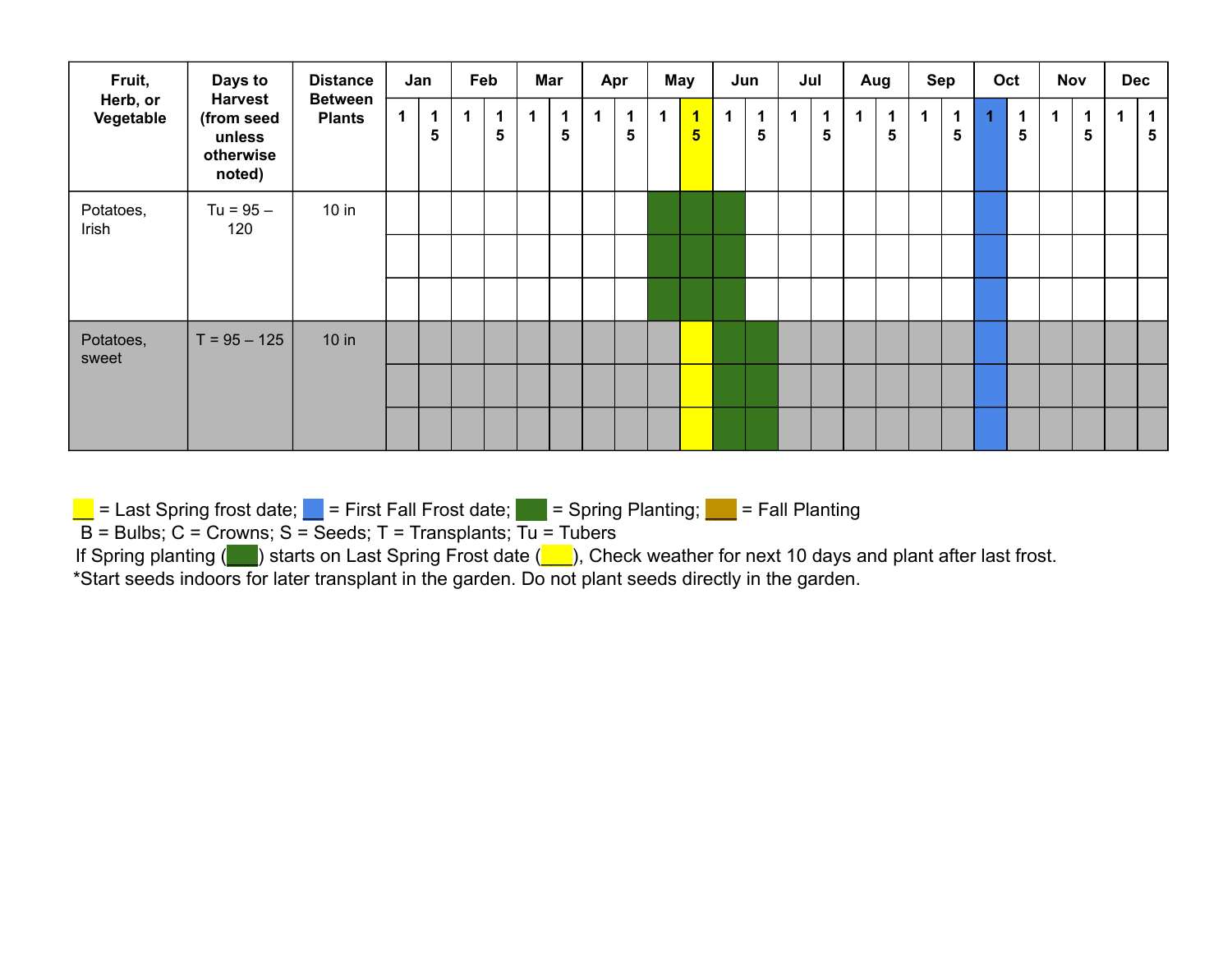| Fruit,<br>Herb, or<br>Vegetable | Days to<br><b>Harvest</b><br>(from seed<br>unless<br>otherwise<br>noted) | <b>Distance</b><br><b>Between</b><br><b>Plants</b> | Jan         |                                        | Feb         |                                         | Mar         |                               | Apr         |                                        | <b>May</b>  |                                            | Jun         |                  | Jul         |                           | Aug         |                               | Sep         |                  | Oct                     |                               | <b>Nov</b>  |                                        | <b>Dec</b>  |                               |
|---------------------------------|--------------------------------------------------------------------------|----------------------------------------------------|-------------|----------------------------------------|-------------|-----------------------------------------|-------------|-------------------------------|-------------|----------------------------------------|-------------|--------------------------------------------|-------------|------------------|-------------|---------------------------|-------------|-------------------------------|-------------|------------------|-------------------------|-------------------------------|-------------|----------------------------------------|-------------|-------------------------------|
|                                 |                                                                          |                                                    | $\mathbf 1$ | $\mathbf 1$<br>$\overline{\mathbf{5}}$ | $\mathbf 1$ | $\mathbf{1}$<br>$\overline{\mathbf{5}}$ | $\mathbf 1$ | $\mathbf 1$<br>$5\phantom{a}$ | $\mathbf 1$ | $\mathbf 1$<br>$\overline{\mathbf{5}}$ | $\mathbf 1$ | $\overline{\mathbf{1}}$<br>$5\overline{)}$ | $\mathbf 1$ | $\mathbf 1$<br>5 | $\mathbf 1$ | $\mathbf 1$<br>$\sqrt{5}$ | $\mathbf 1$ | $\mathbf 1$<br>$5\phantom{a}$ | $\mathbf 1$ | $\mathbf 1$<br>5 | $\overline{\mathbf{1}}$ | $\mathbf 1$<br>$5\phantom{1}$ | $\mathbf 1$ | $\mathbf 1$<br>$\overline{\mathbf{5}}$ | $\mathbf 1$ | $\mathbf 1$<br>$5\phantom{a}$ |
| Pumpkin                         | $115 - 120$                                                              | 48 in                                              |             |                                        |             |                                         |             |                               |             |                                        |             |                                            |             |                  |             |                           |             |                               |             |                  |                         |                               |             |                                        |             |                               |
|                                 |                                                                          |                                                    |             |                                        |             |                                         |             |                               |             |                                        |             |                                            |             |                  |             |                           |             |                               |             |                  |                         |                               |             |                                        |             |                               |
|                                 |                                                                          |                                                    |             |                                        |             |                                         |             |                               |             |                                        |             |                                            |             |                  |             |                           |             |                               |             |                  |                         |                               |             |                                        |             |                               |
| Radishes                        | $20 - 25$                                                                | $1$ in                                             |             |                                        |             |                                         |             |                               |             |                                        |             |                                            |             |                  |             |                           |             |                               |             |                  |                         |                               |             |                                        |             |                               |
|                                 |                                                                          |                                                    |             |                                        |             |                                         |             |                               |             |                                        |             |                                            |             |                  |             |                           |             |                               |             |                  |                         |                               |             |                                        |             |                               |
|                                 |                                                                          |                                                    |             |                                        |             |                                         |             |                               |             |                                        |             |                                            |             |                  |             |                           |             |                               |             |                  |                         |                               |             |                                        |             |                               |
| Rutabaga                        | $70 - 80$                                                                | $4$ in                                             |             |                                        |             |                                         |             |                               |             |                                        |             |                                            |             |                  |             |                           |             |                               |             |                  |                         |                               |             |                                        |             |                               |
|                                 |                                                                          |                                                    |             |                                        |             |                                         |             |                               |             |                                        |             |                                            |             |                  |             |                           |             |                               |             |                  |                         |                               |             |                                        |             |                               |
|                                 |                                                                          |                                                    |             |                                        |             |                                         |             |                               |             |                                        |             |                                            |             |                  |             |                           |             |                               |             |                  |                         |                               |             |                                        |             |                               |
| Spinach                         | $50 - 60$                                                                | 6 in                                               |             |                                        |             |                                         |             |                               |             |                                        |             |                                            |             |                  |             |                           |             |                               |             |                  |                         |                               |             |                                        |             |                               |
|                                 |                                                                          |                                                    |             |                                        |             |                                         |             |                               |             |                                        |             |                                            |             |                  |             |                           |             |                               |             |                  |                         |                               |             |                                        |             |                               |
|                                 |                                                                          |                                                    |             |                                        |             |                                         |             |                               |             |                                        |             |                                            |             |                  |             |                           |             |                               |             |                  |                         |                               |             |                                        |             |                               |
| Squash,<br>summer               | $T = 30 - 40$<br>$S = 50 - 60$                                           | 24 in                                              |             |                                        |             |                                         |             |                               |             |                                        |             |                                            |             |                  |             |                           |             |                               |             |                  |                         |                               |             |                                        |             |                               |
|                                 |                                                                          |                                                    |             |                                        |             |                                         |             |                               |             |                                        |             |                                            |             |                  |             |                           |             |                               |             |                  |                         |                               |             |                                        |             |                               |
|                                 |                                                                          |                                                    |             |                                        |             |                                         |             |                               |             |                                        |             |                                            |             |                  |             |                           |             |                               |             |                  |                         |                               |             |                                        |             |                               |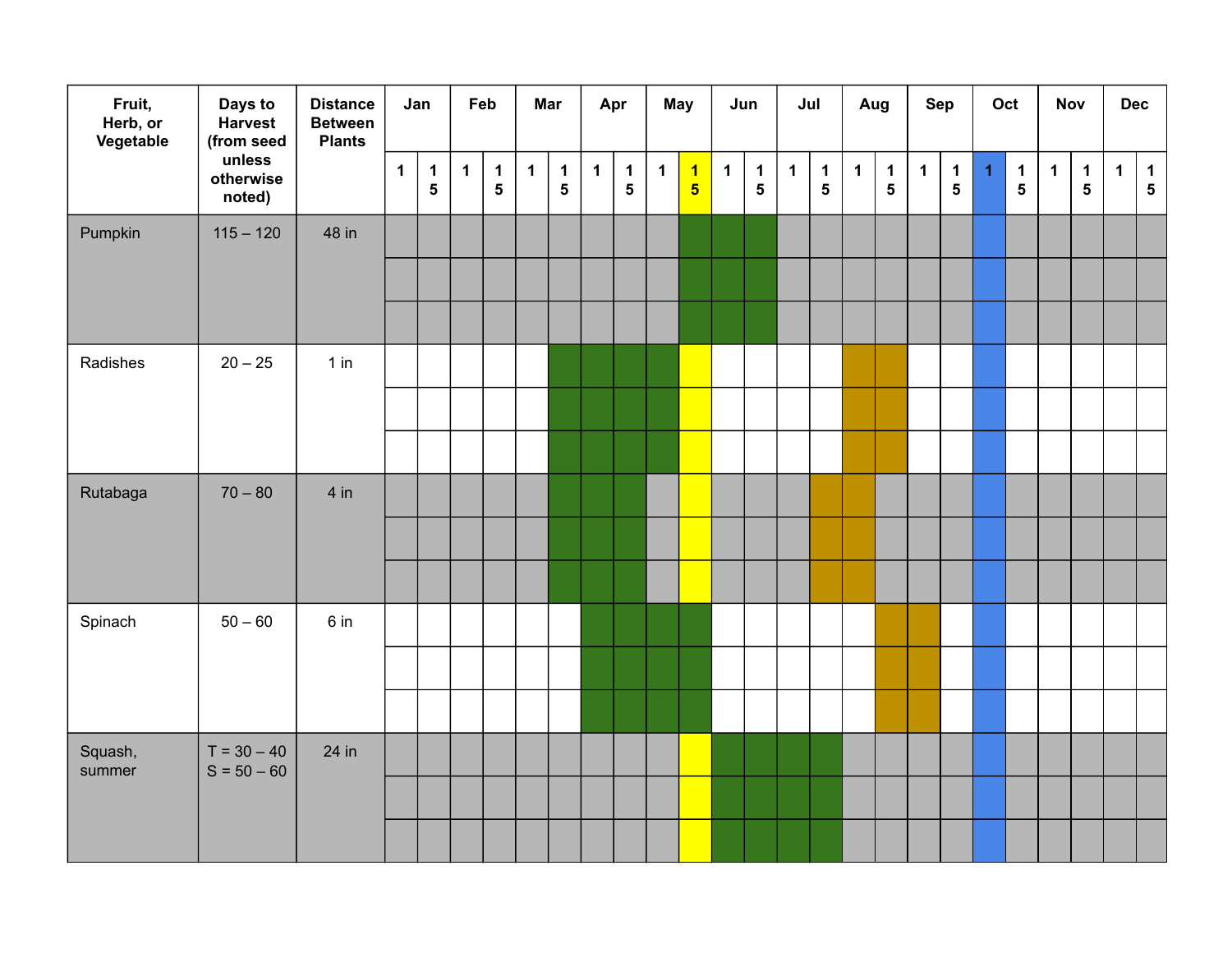| Fruit,<br>Herb, or<br>Vegetable | Days to<br><b>Harvest</b><br>(from seed<br>unless<br>otherwise<br>noted) | <b>Distance</b><br><b>Between</b><br><b>Plants</b> | Jan |                                        | Feb         |                                        | Mar         |                               | Apr         |                                        | <b>May</b>  |                                                    | Jun         |                  | Jul         |                  | Aug          |                               |             | Sep              | Oct          |                                        | <b>Nov</b>  |                  |             | <b>Dec</b>                     |
|---------------------------------|--------------------------------------------------------------------------|----------------------------------------------------|-----|----------------------------------------|-------------|----------------------------------------|-------------|-------------------------------|-------------|----------------------------------------|-------------|----------------------------------------------------|-------------|------------------|-------------|------------------|--------------|-------------------------------|-------------|------------------|--------------|----------------------------------------|-------------|------------------|-------------|--------------------------------|
|                                 |                                                                          |                                                    | 1   | $\mathbf 1$<br>$\overline{\mathbf{5}}$ | $\mathbf 1$ | $\mathbf 1$<br>$\overline{\mathbf{5}}$ | $\mathbf 1$ | $\mathbf 1$<br>$5\phantom{a}$ | $\mathbf 1$ | $\mathbf 1$<br>$\overline{\mathbf{5}}$ | $\mathbf 1$ | $\overline{\mathbf{1}}$<br>$\overline{\mathbf{5}}$ | $\mathbf 1$ | $\mathbf 1$<br>5 | $\mathbf 1$ | $\mathbf 1$<br>5 | $\mathbf{1}$ | $\mathbf 1$<br>$5\phantom{a}$ | $\mathbf 1$ | $\mathbf 1$<br>5 | $\mathbf{1}$ | $\mathbf 1$<br>$\overline{\mathbf{5}}$ | $\mathbf 1$ | $\mathbf 1$<br>5 | $\mathbf 1$ | $\mathbf{1}$<br>$5\phantom{1}$ |
| Squash, winter                  | $T = 42 - 67$<br>$S = 70 - 95$                                           | 36 in                                              |     |                                        |             |                                        |             |                               |             |                                        |             |                                                    |             |                  |             |                  |              |                               |             |                  |              |                                        |             |                  |             |                                |
|                                 |                                                                          |                                                    |     |                                        |             |                                        |             |                               |             |                                        |             |                                                    |             |                  |             |                  |              |                               |             |                  |              |                                        |             |                  |             |                                |
|                                 |                                                                          |                                                    |     |                                        |             |                                        |             |                               |             |                                        |             |                                                    |             |                  |             |                  |              |                               |             |                  |              |                                        |             |                  |             |                                |
| Sunflower                       | $55 - 110$                                                               | $9 - 24$ in                                        |     |                                        |             |                                        |             |                               |             |                                        |             |                                                    |             |                  |             |                  |              |                               |             |                  |              |                                        |             |                  |             |                                |
|                                 |                                                                          |                                                    |     |                                        |             |                                        |             |                               |             |                                        |             |                                                    |             |                  |             |                  |              |                               |             |                  |              |                                        |             |                  |             |                                |
|                                 |                                                                          |                                                    |     |                                        |             |                                        |             |                               |             |                                        |             |                                                    |             |                  |             |                  |              |                               |             |                  |              |                                        |             |                  |             |                                |
| Tomatoes                        | $T = 75 - 85$<br>$S = 125 -$                                             | 18 in                                              |     |                                        |             |                                        |             |                               |             |                                        |             |                                                    |             |                  |             |                  |              |                               |             |                  |              |                                        |             |                  |             |                                |
|                                 | $135*$                                                                   |                                                    |     |                                        |             |                                        |             |                               |             |                                        |             |                                                    |             |                  |             |                  |              |                               |             |                  |              |                                        |             |                  |             |                                |
|                                 |                                                                          |                                                    |     |                                        |             |                                        |             |                               |             |                                        |             |                                                    |             |                  |             |                  |              |                               |             |                  |              |                                        |             |                  |             |                                |
| Turnips                         | $55 - 60$                                                                | $2$ in                                             |     |                                        |             |                                        |             |                               |             |                                        |             |                                                    |             |                  |             |                  |              |                               |             |                  |              |                                        |             |                  |             |                                |
|                                 |                                                                          |                                                    |     |                                        |             |                                        |             |                               |             |                                        |             |                                                    |             |                  |             |                  |              |                               |             |                  |              |                                        |             |                  |             |                                |
|                                 |                                                                          |                                                    |     |                                        |             |                                        |             |                               |             |                                        |             |                                                    |             |                  |             |                  |              |                               |             |                  |              |                                        |             |                  |             |                                |

 $\overline{B}$  = Bulbs; C = Crowns; S = Seeds; T = Transplants;  $\overline{T}u$  = Tubers

If Spring planting (**n)** starts on Last Spring Frost date (**n)**, Check weather for next 10 days and plant after last frost.

\*Start seeds indoors for later transplant in the garden. Do not plant seeds directly in the garden.